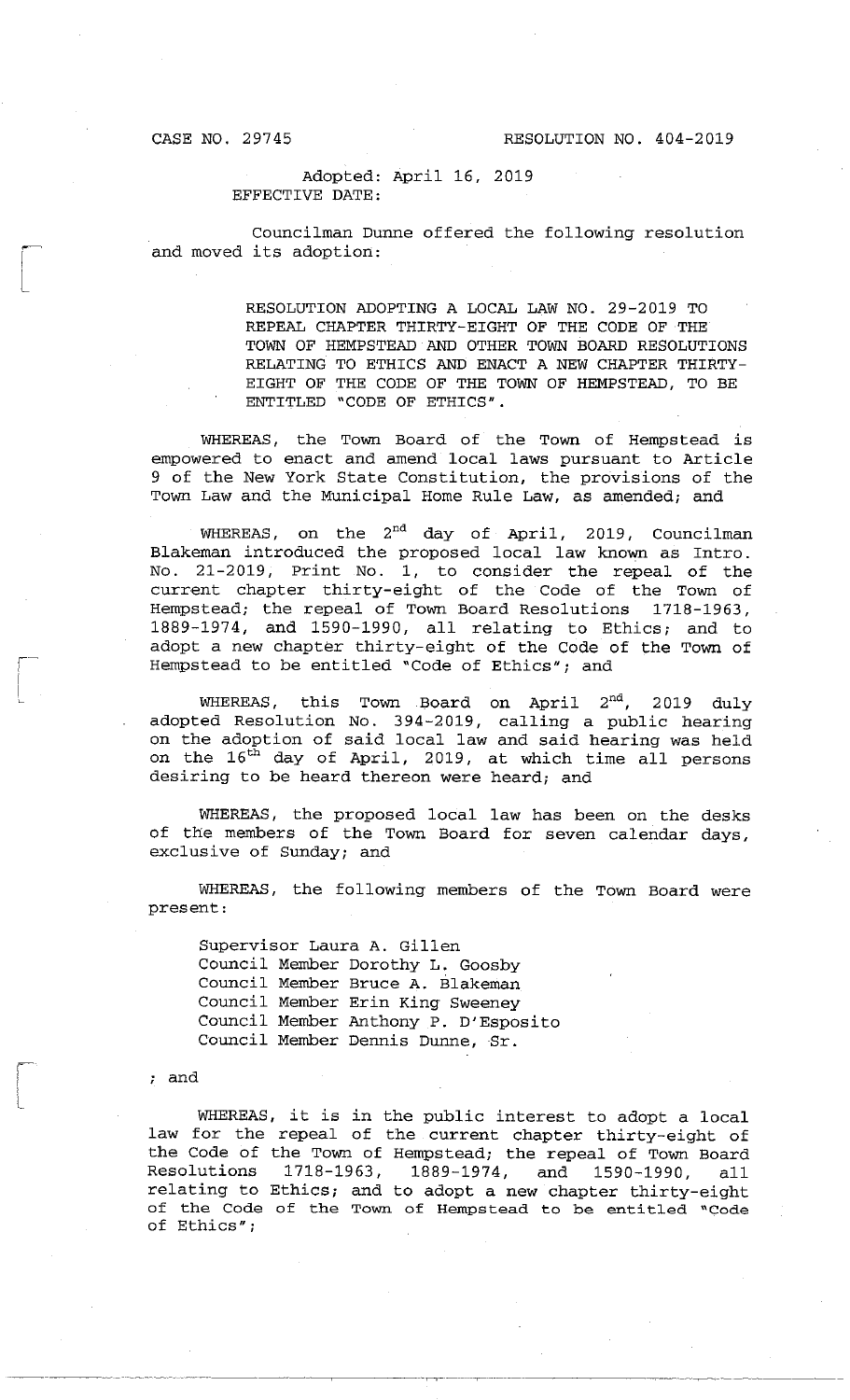#### Now Therefore Be It:

L

RESOLVED, that the said local law for the repeal of the current chapter thirty-eight of the Code of the Town of Hempstead; the repeal of Town Board Resolutions 1718-1963, 1889-1974, and 1590-1990, all relating to Ethics; and to adopt a new chapter thirty-eight of the Code of the Town of Hempstead to be entitled "Code of Ethics" is adopted; and be it further:

RESOLVED, that the Town Clerk file certified copies of this local law as required by the Municipal Home Rule Law of the State of further: provisions of the New York; and be it

RESOLVED, that the Town Clerk be and he hereby is directed to record these proceedings and to post and publish this local law in accordance with the provisions of Chapter 4 of the Code of the Town of Hempstead entitled "Local Laws: adoption"; and, be it further:

RESOLVED, that the Town Clerk file certified copies of this local law as required by the provisions of the Municipal Home Rule Law of the State of New York.

The foregoing resolution was seconded by Councilman D'Esposito and adopted upon roll call as follows:

> AYES: SIX (6) NOES: NONE (0)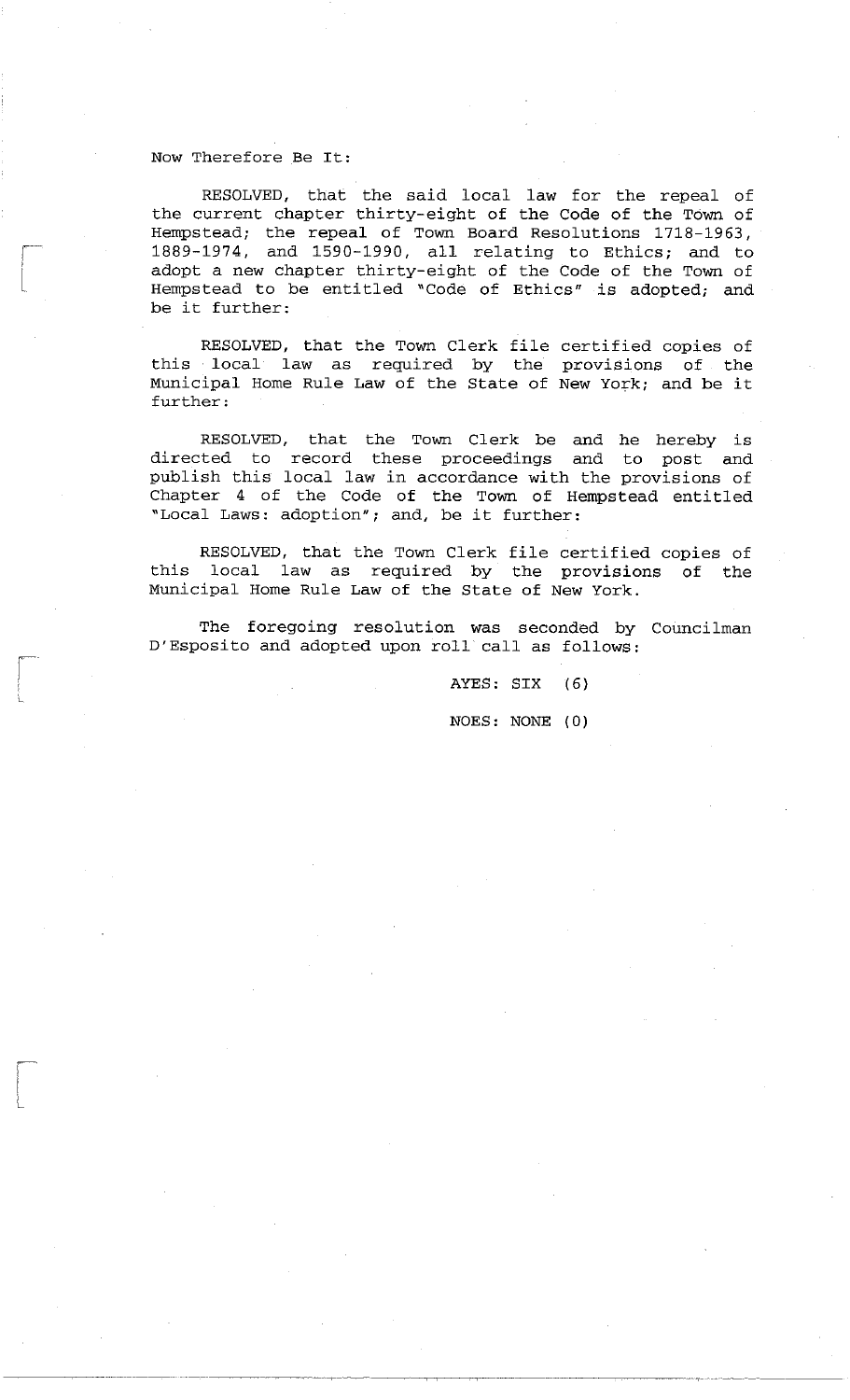# **ADOPTED: APRIL 16, 2019 EFFECTIVE DATE:**

**Pursuant to the provisions of the New York State Constitution and the Municipal Home Rule Law of the State of New York, as amended, the Town Board of the Town of Hempstead, Nassau County, New York, has hereby enacted the following Local Law:** 

> A Local Law to repeal Chapter Thirty-Eight of the Code of the Town of Hempstead and other Town Board Resolutions relating to ethics and enact a new Chapter Thirty-Eight of the Code of the Town of Hempstead, to be entitled Code of Ethics

#### **CHAPTER 38**

\* \* \* \* \* \*

Be it enacted by the Town Board of the Town of Hempstead as follows:

§ **1.** 

Article 18 of the General Municipal Law establishes standards of conduct for the officers and employees of a town and prohibits them from having certain conflicts of interest. Section 806 of the General Municipal Law requires the governing body of each town to adopt an Ethics Code that sets forth for the guidance of its officers and employees standards of conduct reasonably expected of them. A Code of Ethics adopted by the governing body of a town must set forth standards of conduct for the guidance of the officers and employees of the town with respect to disclosure of interests in legislation before the local governing body, holding of investments in conflict with official duties, private employment in conflict with official duties, future employment, and such other standards as may be deemed advisable. The Town Board previously adopted Chapter 38, but is aware that other resolutions relating to ethics were not previously repealed or incorporated into the existing Chapter 38, to wit: Town Board Resolutions 1718- 1963, 1889-1974, and 1590-1990. Further, our Town's ethics counsel advises us that the current Chapter 3 8 is not a comprehensive statement of the municipal ethics principles and standards of conduct applicable to municipal officers and employees. Rather than address the current Chapter 38 clause by clause, the Board believes, to avoid inconsistencies, it is preferable to repeal the existing Chapter 38 and other previous Town Board resolutions relating to ethics, and adopt this new, clearer and more comprehensive Chapter 38 of the code of the Town of Hempstead.

#### § 2.

The current Chapter 38 of the Code of the Town of Hempstead is hereby repealed, and Town Board Resolutions 1718-1963, 1889-1974, and 1590-1990 are also repealed. The new Chapter 38 "Code of Ethics" is hereby enacted, and shall read as follows:

#### Chapter 38

#### Code of Ethics

Article I - General Provisions

| §38-1. | Purpose. |
|--------|----------|
|--------|----------|

- §38-2. Definitions.
- §38-3. Applicability.

Article II - Code of Conduct

| $§38-4.$ | Use of Town Position for Personal or Private Gain. |
|----------|----------------------------------------------------|
|          |                                                    |

§38-5. Prohibited Business and Professional Dealings and Contracts.

-----------· -,- --

- §38-6. Recusal.
- §38-7. Prohibition Inapplicable; Recusal and Disclosure Not Required.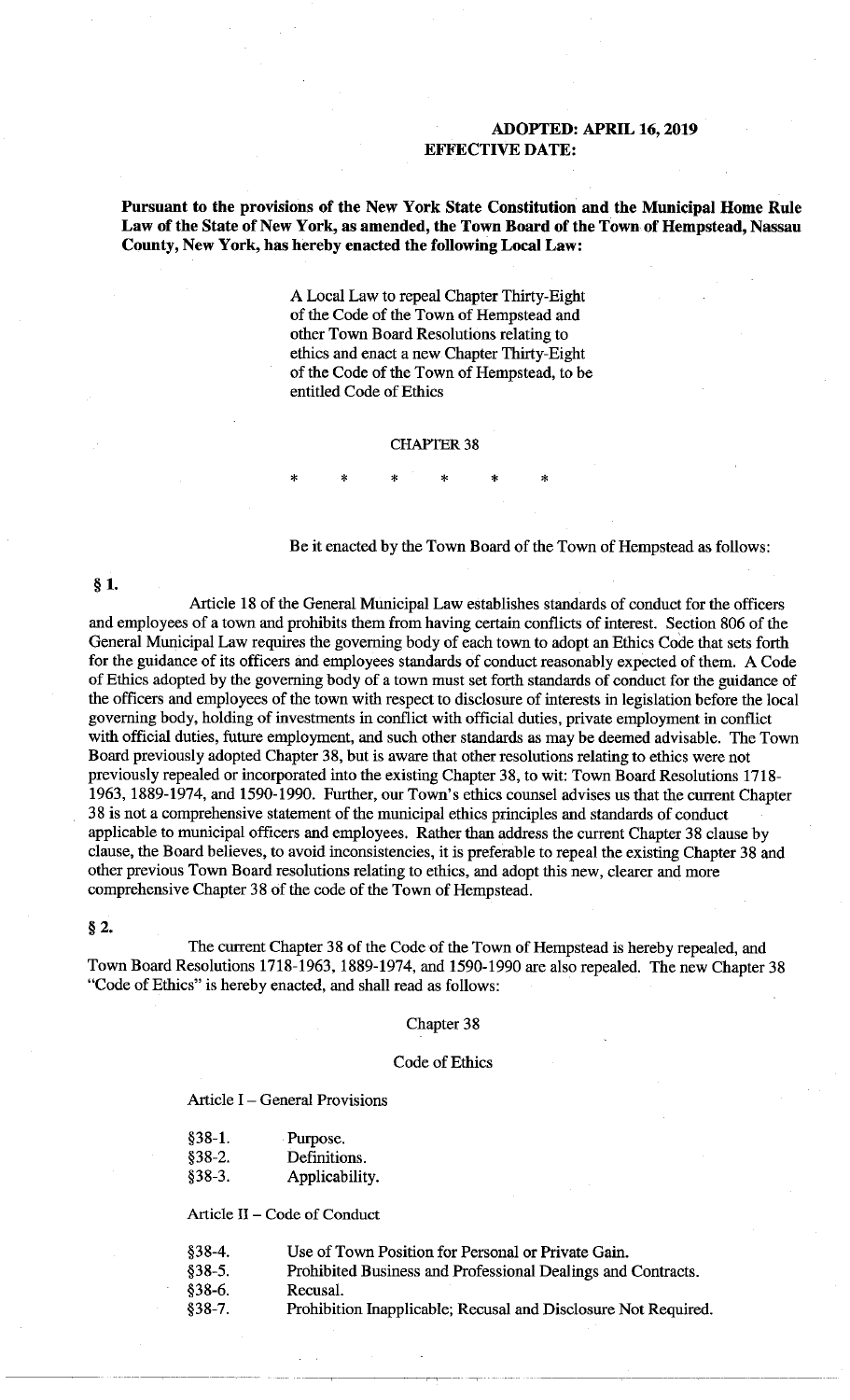- §38-8. Investments in Conflict with Official Duties.
- §38-9. Secondary Employment in Conflict with Official Duties.
- §38-10. Future Employment.
- §38-11. Independent Contractors.
- §38-12. Personal Representations and Claims Permitted.
- §38-13. Use of Town Resources.
- §38-14. Nepotism.
- §38-15. Political Solicitations.
- §38-16 Use of Town Position to Infringe or Punish Free Speech.
- §38-17. Confidential Information.
- §38-18. Gifts, Tips and other Benefits.
- §38-19. Inducement of Others.
- §38-20. Criminal Convictions.

Article III - Disclosure

- §38-22. Disclosure of Interests **in** Town Contracts.
- §38-23. Applicant Disclosure in Land Use Applications.
- §38-24. Annual Financial Disclosure.

Article IV - Board of Ethics.

| $$38-25.$ | <b>Board of Ethics</b>                    |  |
|-----------|-------------------------------------------|--|
| $§38-26.$ | Powers and Duties of the Board of Ethics. |  |

Article V - Miscellaneous

§38-27. §38-28. Existing Rights and Remedies. Posting and Distribution.

# **ARTICLE I. GENERAL PROVISIONS**

#### § **38-1. Purpose.**

Officers and employees of the Town of Hempstead hold their positions to serve and benefit the public, and not to obtain unwarranted personal or private gain in the exercise and performance of their official powers and duties. The Town of Hempstead recognizes that, in furtherance of this fundamental principle, there is a need for clear and reasonable standards of ethical conduct. This Chapter establishes those standards.

### § **38-2. Definitions.**

( a) "Interest" means a direct or indirect financial or material benefit, but does not include any benefit arising from the provision or receipt of any services generally available to the residents or taxpayers of the Town or an area of the Town, or a lawful class of such residents or taxpayers. A Town officer or employee is deemed to have an interest in any private organization when he or she, his or her spouse, registered domestic partner or dependent, is an owner, partner, member, director, officer, employee, or directly or indirectly owns or controls more than 5% of the organization's equity or debt, whether in the form of outstanding stock or otherwise.

(b) "Relative" means a spouse, child, stepchild, parent, stepparent, grandparent, grandchild, sibling or stepsibling, niece, nephew, aunt, uncle or first cousin of a Town officer or employee.

### § **38-3. Applicability.**

( a) This Chapter applies to all officers and employees of the Town of Hempstead, whether paid or unpaid, including the members of any Town department, agency, board or commission.

(b) Article II, Section 38-10 (Future Employment) of this Chapter applies to current and former officers and employees of the Town.

(c) Article II, Section 38-11 (Independent Contractors) of this Chapter applies to independent contractors of the Town.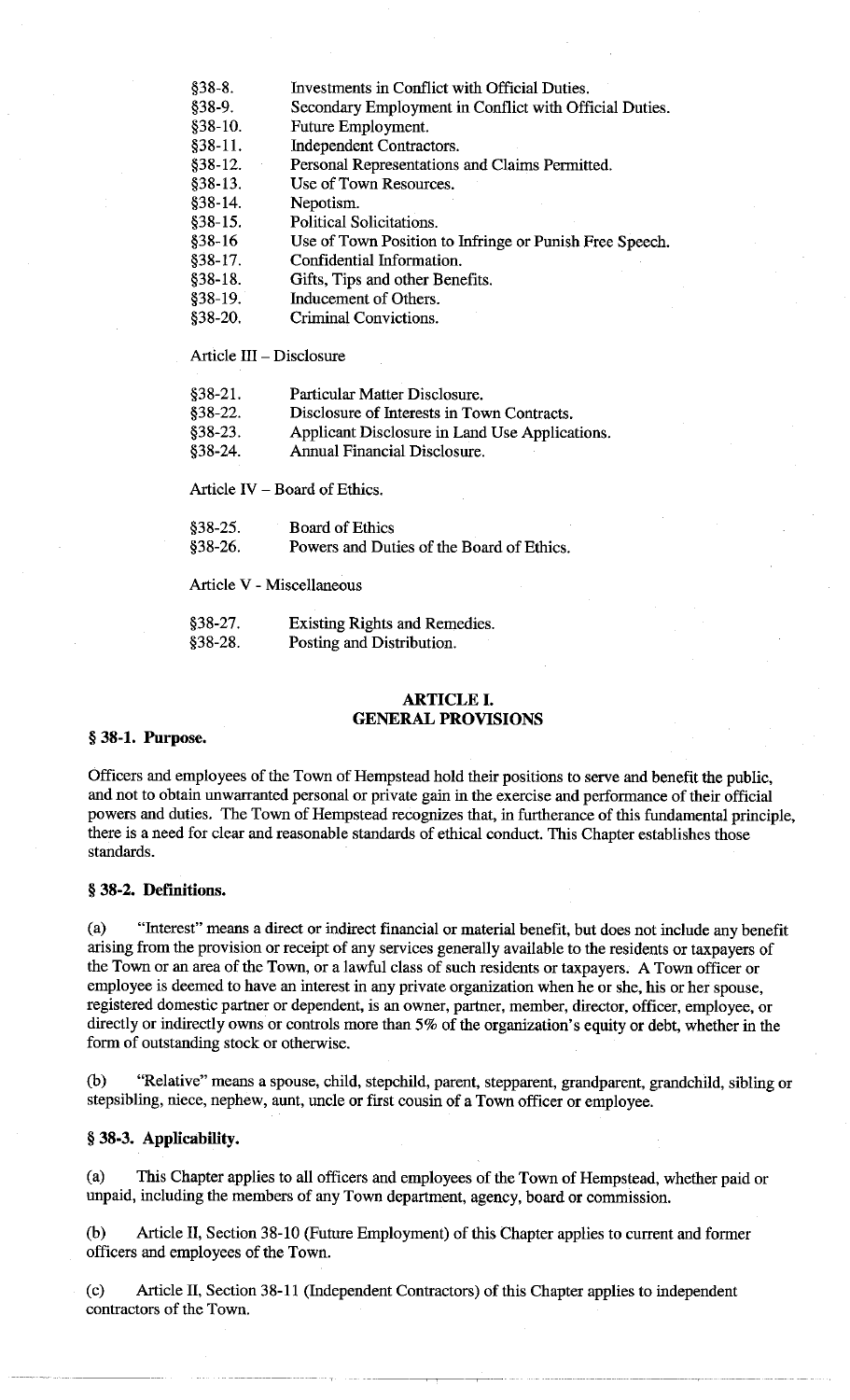(d) Article II, Section 38-12 (Personal Representations and Claims Permitted) and Article II, 38-18 (Inducement of Others) of this Chapter applies to officers and employees of the Town and independent contractors of the Town.

(e) Article III, Section 38-23 of this Chapter (Applicant Disclosure in Land Use Applications) applies to applicants, petitioners or parties requesting a variance, amendment, change of zoning, approval of a plat, exemption from a plat or official map, license or permit, pursuant to the provisions of any local law, rule or regulation constituting the zoning and planning regulations of the Town.

(f) The provisions of this Chapter shall supplement all applicable State and local laws relating to conflicts of interest and municipal ethics including, but not limited to, article 18 of the General Municipal Law and all related rules, regulations, policies and procedures of the Town of Hempstead.

(g) The termination of an officer's or employee's term of office or employment with the Town shall not affect the jurisdiction of the Board of Ethics or the Town Board with respect to the requirements imposed by this Chapter on the former officer or employee for his or her actions or interests while a Town officer or employee.

# **ARTICLE** II. **CODE OF CONDUCT**

### § **38-4. Use of Town Position for Personal or Private Gain.**

No Town officer or employee shall use his or her Town position or official powers and duties to secure a material benefit, whether financial or otherwise, for

(a) Himself or herself,

(b) A Relative, dependent or member of his or her household,

( c) Any private organization in which he or she has an Interest,

( d) A person from whom the officer or employee has received a private loan or loans, or a gift or gifts, having an aggregate value of seventy five dollars (\$75.00) or more during the previous twelve months.

# § **38-5. Prohibited Business and Professional Dealings and Contracts.**

(a) Except as provided in Section 38-12 of this Chapter, no Town officer or employee whether paid or unpaid, shall accept or retain other employment, engage in any business transactions, make or retain any investments, have any financial interest, or engage in other activities that directly or indirectly create a conflict with his or her official duties.

(b) Without limitation to the foregoing, no Town officer or employee shall have an Interest in any contract with the Town, when such officer or employee, individually or as a member of a board or commission, has the power or duty, whether or not exercised, to:

(1) Negotiate, prepare, authorize or approve the contract or authorize or approve payment thereunder;

(2) Audit bills or claims under the contract, or

(3) Appoint an officer or employee who has any of the foregoing powers or duties.

( d) For the purposes of this Section, the term "contract" means any claim, account or demand against or agreement with the Town, express or implied.

(e) Notwithstanding the foregoing, for the purposes of this Section, the term "contract" shall not include: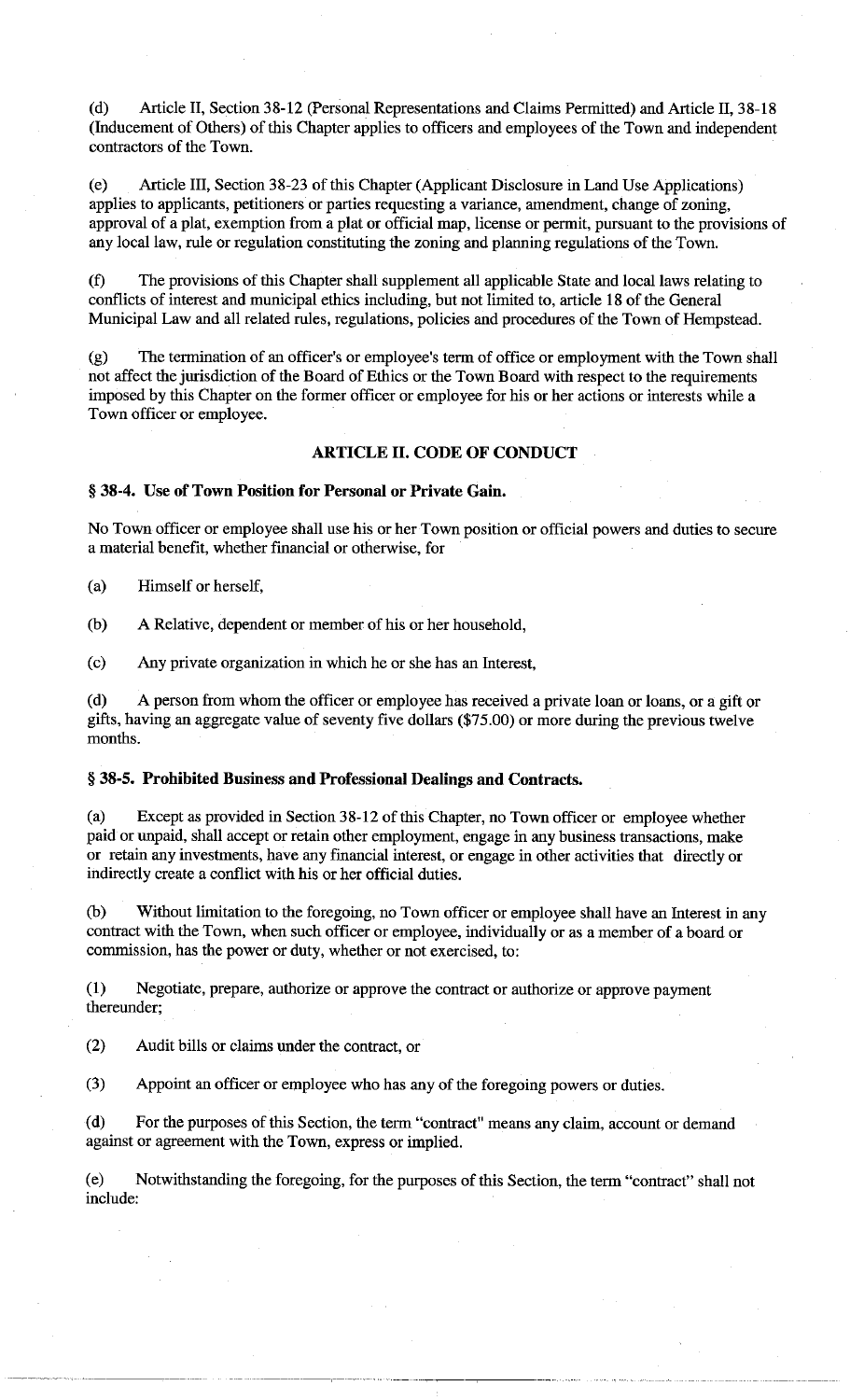- (1) The designation of a bank or trust company as a depository, paying agent, registration agent or for investment of Town funds except when the chief fiscal officer, treasurer, or his deputy or employee, has an Interest in such bank or trust company; provided, however, that where designation of a bank or trust company outside the Town would be required because of the foregoing restriction, a bank or trust company within the municipality may nevertheless be so designated;
- (2) A contract with a person, firm, corporation or association in which a Town officer or employee has an Interest which is prohibited solely by reason of his or her status as an officer or employee thereof, if the compensation from such employment will not be directly affected as a result of the contract and the duties of such employment do not directly involve the procurement, preparation or performance of any part of the contract;
- (3) The designation of a newspaper, including but not limited to an official newspaper, for the publication of any notice, resolution, ordinance or other proceeding where such publication is required or authorized by law;
- ( 4) The purchase by the Town of real property or an Interest therein, provided the purchase and the consideration therefor is approved by order of the supreme court upon petition of the Town Board;
- (5) The acquisition of real property or an Interest therein, through condemnation proceedings according to law;
- (6) A contract with a membership corporation or other voluntary nonprofit corporation or association;
- (7) The sale of bonds and notes pursuant to Section 60.10 of the Local Finance Law
- (8) A contract in which a Town officer or employee has an Interest if such contract was entered into prior to the time he or she was elected or appointed as such officer or employee, but this paragraph shall in no event authorize a renewal of any such contract;
- (9) A contract with a corporation in which a Town officer or employee has an Interest by reason of stockholdings when less than five percent of the outstanding stock of the corporation is owned or controlled directly or indirectly by such officer or employee;

(10) A contract for the furnishing of public utility services at rates or charges that are fixed or regulated by the public service commission;

(11) A contract for the payment of a reasonable rental of a room or rooms owned or leased by a Town officer or employee, used in the performance of his or her official duties, and designated as an office or chamber;

(12) A contract for the payment of a portion of the compensation of a private employee of an officer when such employee performs part time service in the official duties of the office;

(13) A contract in which a Town officer or employee has an Interest if the total consideration payable thereunder, when added to the aggregate amount of all consideration payable under contracts in which such person had an Interest during the fiscal year, does not exceed the sum of seven hundred fifty dollars.

(14) A contract with a member of a private industry council stablished in accordance with the federal job training partnership act or any firm, corporation or association in which such member holds an Interest, provided the member discloses such Interest to the council and the member does not vote on the contract.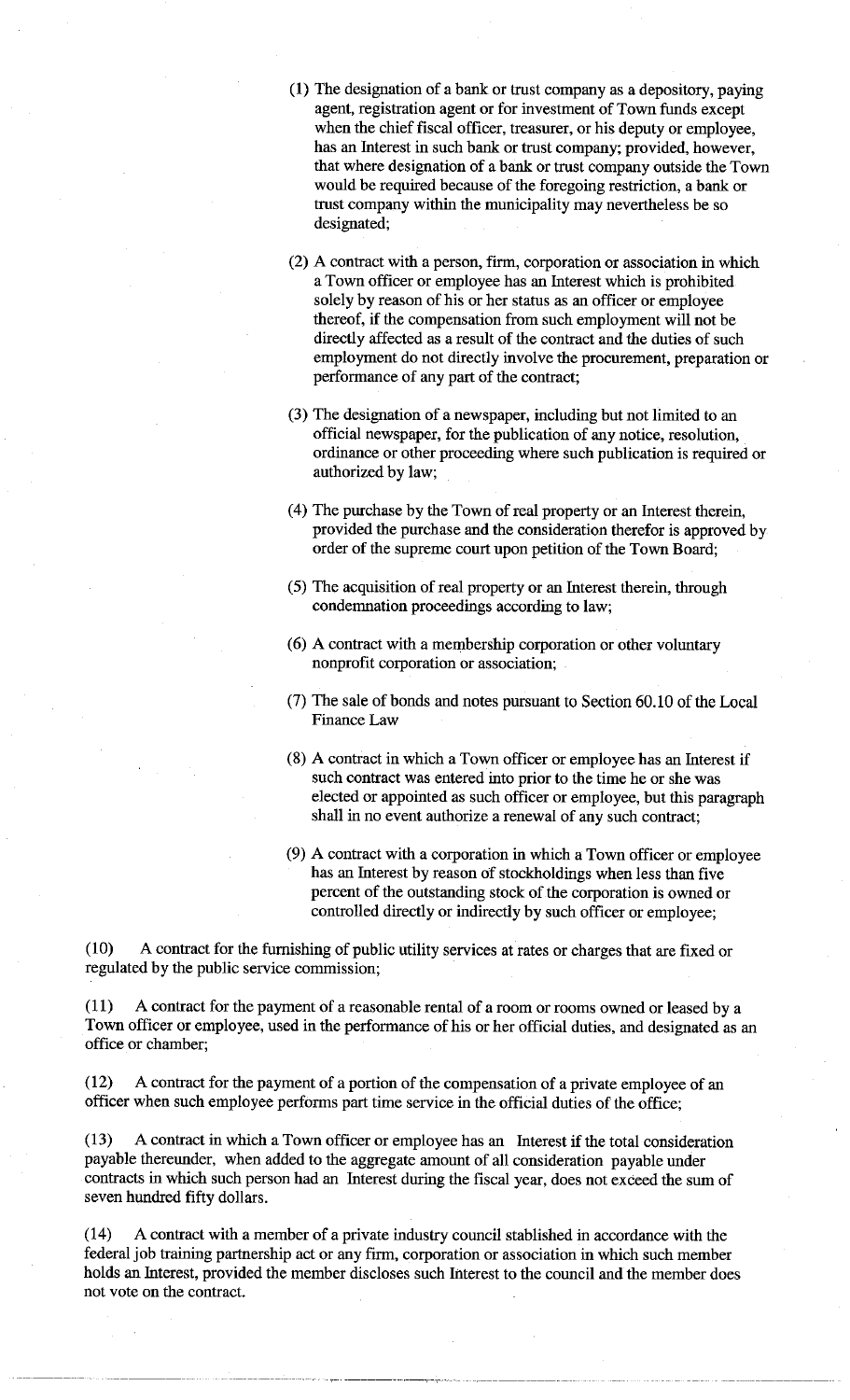#### § **38-6. Recusal.**

No Towu officer or employee shall participate in any decision or take any official action requiring the exercise of discretion, including discussing, deliberating or voting on a matter, when he or she knows or has reason to know that the action may confer a direct material, financial or other benefit on a person or entity specified in Section 38-4 of this Chapter.

## § **38-7. Prohibition Inapplicable; Recusal and Disclosure Not Required.**

- (a) The requirements relating to recusal set forth in Section 38-6 of this Chapter, and the disclosure requirements set forth in Article III of this Chapter, shall not apply with respect to the following matters:
	- (1) Adoption of the Towu's annual budget;
	- (2) Any matter requiring the exercise of discretion that directly affects any of the following groups of people or a similarly situated class of such people:
		- (i) All or substantially all Towu officers or employees;
		- (ii) All or substantially a11 residents or taxpayers of the Town or an area of the Town; or
		- (iii) The general public; or
		- (iv) Any ministerial matter (a matter that does not require the exercise of discretion).
	- (3) Uncompensated participation by a member of the Town Board, or by a Towu Board member's staff on behalf of such member, in public advocacy whether or not on behalf of a constituent.
	- (4) Appearance by a Towu employee before a Town department, agency, board or commission in a representative capacity on behalf of an employee organization in any matter where such appearance is duly authorized by the employee organization.
	- (5) Uncompensated participation in public advocacy by a Town officer or employee who serves as a political party chairperson.
- (b) Recusal shall not be required, but disclosure pursuant to Article II of this Chapter shall be required, with respect to any matter:
	- (1) Which comes before a board or commission when a majority of the entire membership of the board or commission would otherwise be prohibited from acting; or
	- (2) Which comes before a Town officer when the officer would be prohibited from acting and the matter cannot be lawfully delegated to another person.

# § **38-8. Investments in Conflict with Official Duties.**

- (a) No Towu officer or employee shall acquire or maintain any investment:
	- (1) The ownership of which requires that the Towu officer or employee frequently and inevitably recuse himself or herself; or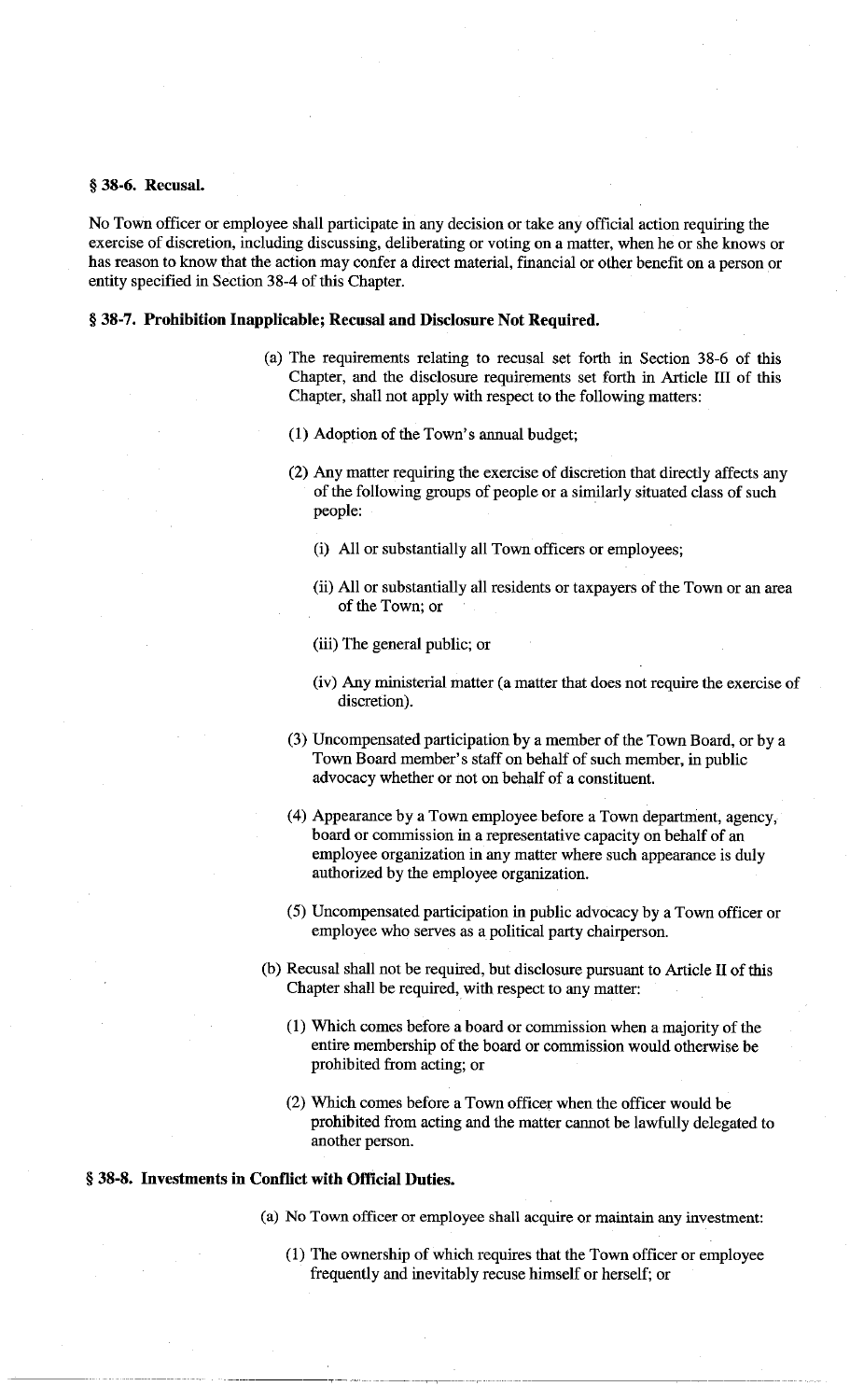- (2) That would impair his or her independence of judgment in the exercise or performance of his or her official powers and duties.
- (b) This Section shall not prohibit a Town officer or employee from acquiring or maintaining the following:
	- (1) Real property located within the Town and used as his or her personal residence;
	- (2) Less than five percent of the stock of a publicly traded corporation; or
	- (3) Bonds or notes issued by the Town and acquired more than one year after the date on which the bonds or notes were originally issued.

# § **38-9. Secondary Employment in Conflict with Official Duties.**

- (a) No elected Town official or Town employee serving as staff to the Board or to a Town Board member, shall receive or agree to receive, directly or indirectly, any compensation for consulting or advisory services in connection with any proposed local law or resolution of the Town Board.
- (b) No Town officer or employee shall ask for, pursue or accept secondary employment with any person or organization that has a matter requiring the exercise of discretion pending before the Town officer or employee, either individually or as a member of a board or commission, while the matter is pending or within the 30 days following final disposition of the matter.
- (c) No Town officer or employee, during his or her tenure as a Town officer or employee, shall engage in any secondary employment, or engage in any business, commercial, or professional activity, when the secondary employment or business, commercial or professional activity:
	- (1) Involves duties that are incompatible with those of the official duties of the Town officer or employee;
	- (2) May be reasonably expected to require frequent and inevitable recusal;
	- (3) May be reasonably expected to require disclosure or personal use of confidential information gained by reason of serving as a Town officer or employee;
	- ( 4) Pursuant to which the officer or employee will receive, or enter into any agreement, express or implied, to receive compensation for services to be rendered in connection with any matter before any Town department, agency, board or commission of which he or she is an officer, member or employee or of any Town department, agency, board or commission over which he or she has jurisdiction or to which he has the power to appoint any member, officer or employee;
	- (5) Pursuant to which the officer or employee will receive, or enter into any agreement, express or implied, to receive compensation for services to be rendered in connection with any matter before any Town department, agency, board or commission, whereby his compensation is to be dependent or contingent upon any action by such department, agency, board or commission with respect to such matter, provided that this paragraph shall not prohibit the fixing at any time of fees based upon the reasonable value of the services rendered; or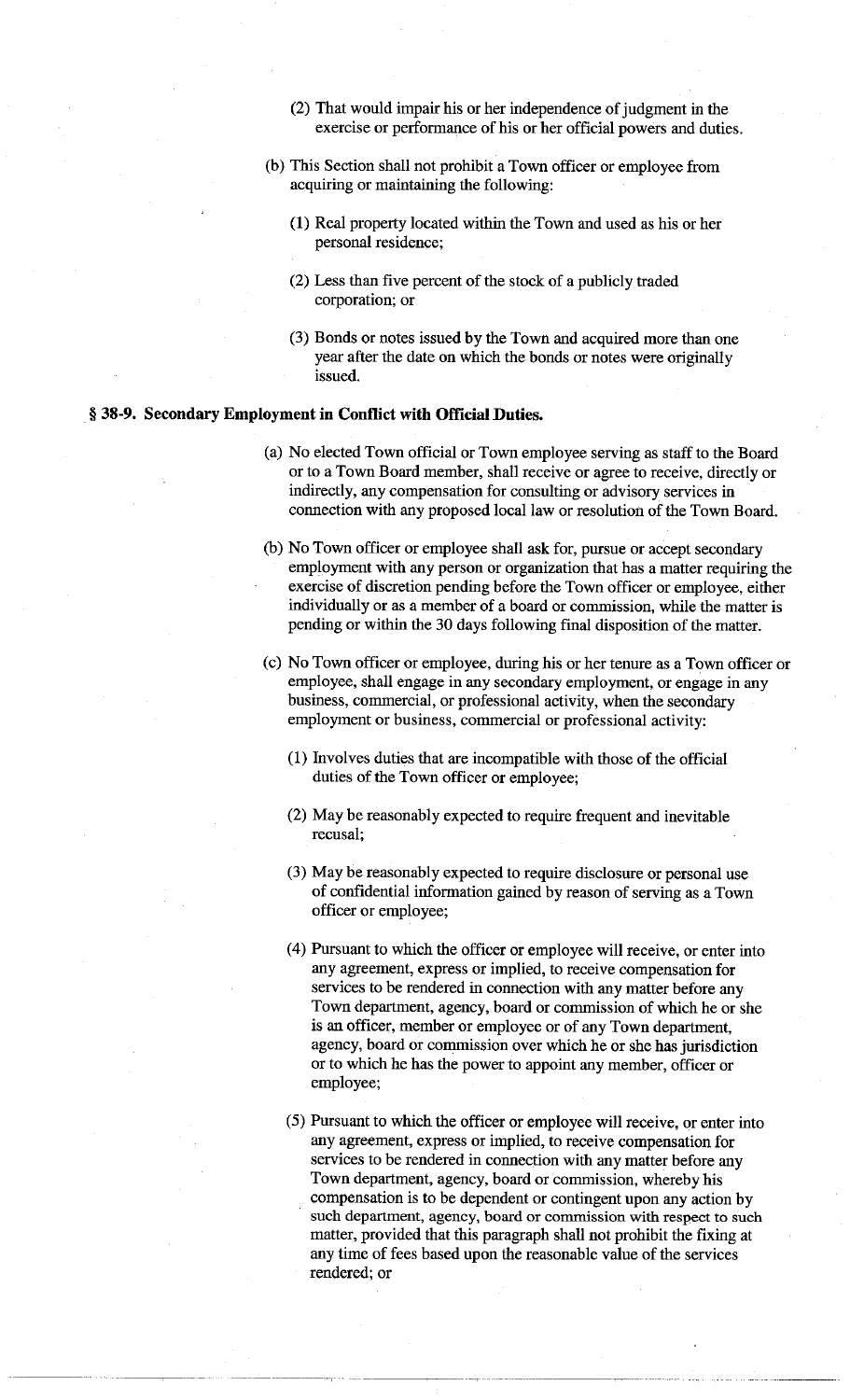- (6) Involves the representation of a person or organization other than the Town, or pursuant to which the officer or employee will receive, or enter into any agreement, express or implied, to receive compensation for services rendered in connection with any application, request, claim or proposal before any Town department, agency, board or commission, or any litigation, negotiations or matter requiring the exercise of discretion to which the Town is a party.
- (d) Notwithstanding the foregoing, in the absence of an actual conflict of interest, a person serving the Town or any agency thereof without compensation shall not be subject to the prohibitions set forth in subdivision (6) of this Section 38-9

## § **38-10. Future Employment.**

- (a) No Town officer or employee shall ask for, pursue or accept a private postgovernment employment opportunity with any person or organization that has a matter requiring the exercise of discretion pending before the Town officer or employee, either individually or as a member of a board or commission, while the matter is pending or within the 30 days following final disposition of the matter.
- (b) No Town officer or employee, for the one-year period after serving as a Town officer or employee, shall appear before or communicate in any form with the Town office, board, department or comparable organizational unit for which he or she served, except:

(1) On behalf of the State or a political subdivision or instrumentality thereof;

(2) Uncompensated transitional consultation regarding the duties of his or her former Town office or position;

(3) In furtherance of the interests of the Town with the approval of the Board of Ethics upon application of the his or her former Town department, agency, board or commission;

(4) For a social or other purpose not involving the official business or affairs of the Town; or

(5) For the purpose of uncompensated advocacy on behalf of a person or entity not specified in Section 38-4 of this Chapter.

> (c) No Town officer or employee, at any time after serving as a Town officer or employee, shall represent or render services to a private person or organization in connection with any particular matter in which he or she personally and substantially participated while serving as a Town officer or employee, except on behalf of the State or a political subdivision or instrumentality thereof, or in furtherance of the interests of the Town with the approval of the Board of Ethics upon application of a Town department, agency, board or commission.

### § **38-11. Independent Contractors.**

No independent contractor or employee of an independent contractor of the Town shall seek to exert. undue influence, or to obtain an undue preference, on behalf of a private interest, directly or indirectly, in a matter before any Town department, agency, board or commission. A violation of this Section shall be cause for termination of the independent contractor's engagement with the Town.

## § **38-12. Personal Representations and Claims Permitted.**

This code shall not be construed as prohibiting a Town officer or employee or an independent contractor of the Town from:

> (a) Seeking or accepting Town services, benefits, or the use of Town facilities, on the same terms and conditions as are available to Town residents or a class of similarly situated Town residents.

> > "----- -------- --------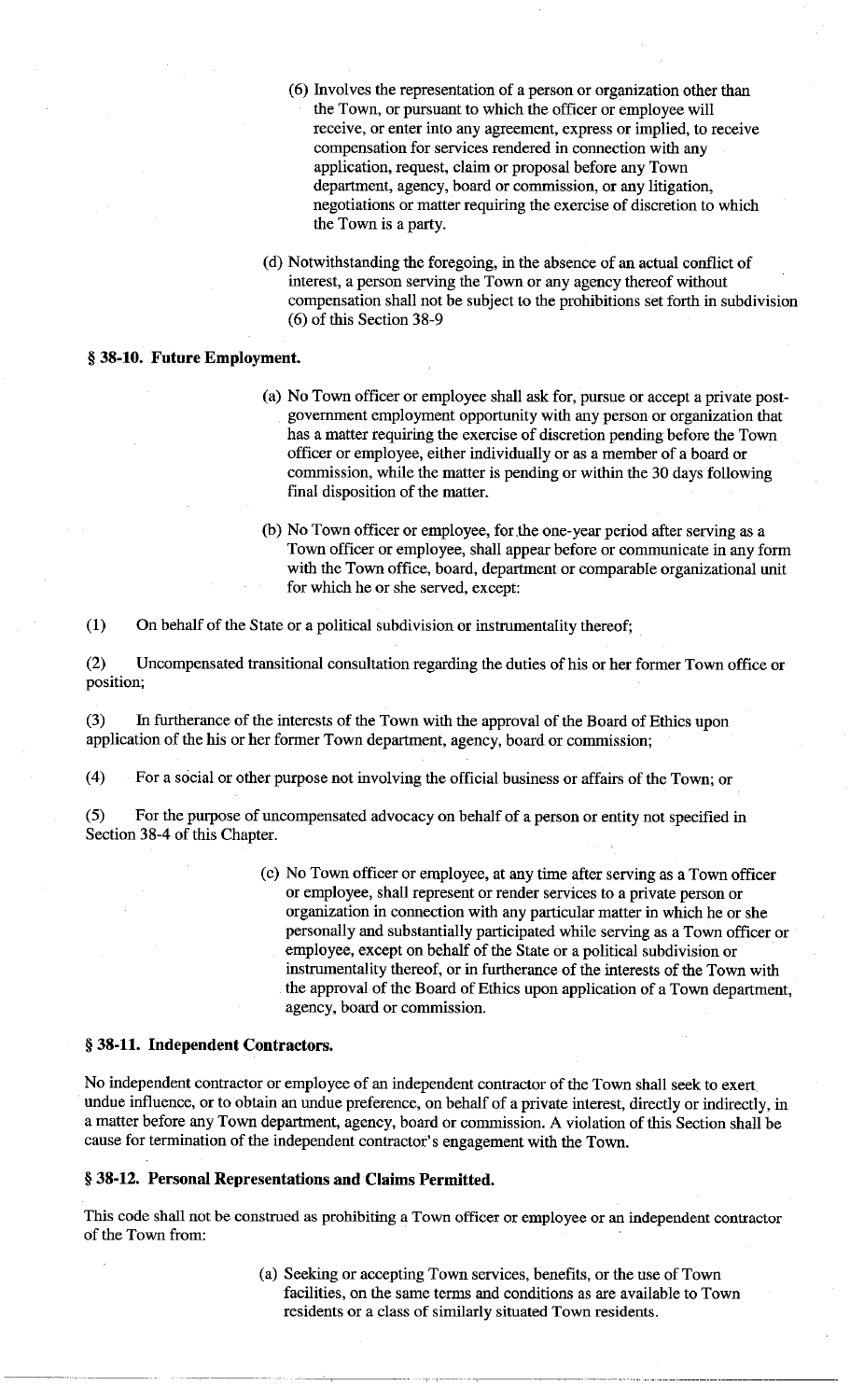- (b) Representing, without compensation, himself or herself, a Relative, a dependent, or a member of his or her household before a Town department, agency, board or commission other than the one served by the Town officer, employee or independent contractor; or
- ( c) Asserting a claim against the Town on his or her own behalf, or on behalf of a Relative, dependent or member of his or her household, unless the claim is prohibited by Section 38-5 of this Article, or by Section 801 of the General Municipal Law.

### § **38-13. Use of Town Resources.**

- (a) Town resources shall be used only for lawful Town purposes. Town resources include, but are not limited to, Town personnel, compensated time, money, vehicles, equipment, letterhead, postage, printing services, materials, supplies or other property.
- (b) No Town officer or employee shall use or permit the use of Town resources for personal or private purposes, but this provision shall not be construed as prohibiting:
	- (1) Any use of Town resources authorized by law, Town policy or collective bargaining agreement to which the Town is a party;
	- (2) The use of Town resources for personal or private purposes when provided to a Town officer or employee as part of his or her compensation; or
	- (3) The occasional and incidental use of Town telephones and computers for necessary personal, non-business matters such as family care and changes in work schedule.

( c) Without limitation of the foregoing, no Town officer or employee shall use town resources for the following purposes:

**(1)** The sale or purchase of tickets to political events;

(2) The solicitation of membership or participation in a political party, committee or club;

(3) The solicitation of a contribution to an election campaign, political party, committee or club, or a political action committee; or

( 4) The production or distribution of campaign materials or literature.

(d) No Town: officer or employee shall cause the Town to spend more than is reasonably necessary for transportation, meals or lodging in connection with official travel.

#### § **38-14. Nepotism.**

Except as otherwise required by law:

- (a) No Town officer or employee, either individually or as a member of a Town Board or commission, shall participate in any decision to appoint, hire, promote, discipline or discharge a Relative, dependent or a member of his or her household.
- (b) No Town officer or employee shall directly supervise a Relative, dependent or member of his or her household in the performance of such person's official duties.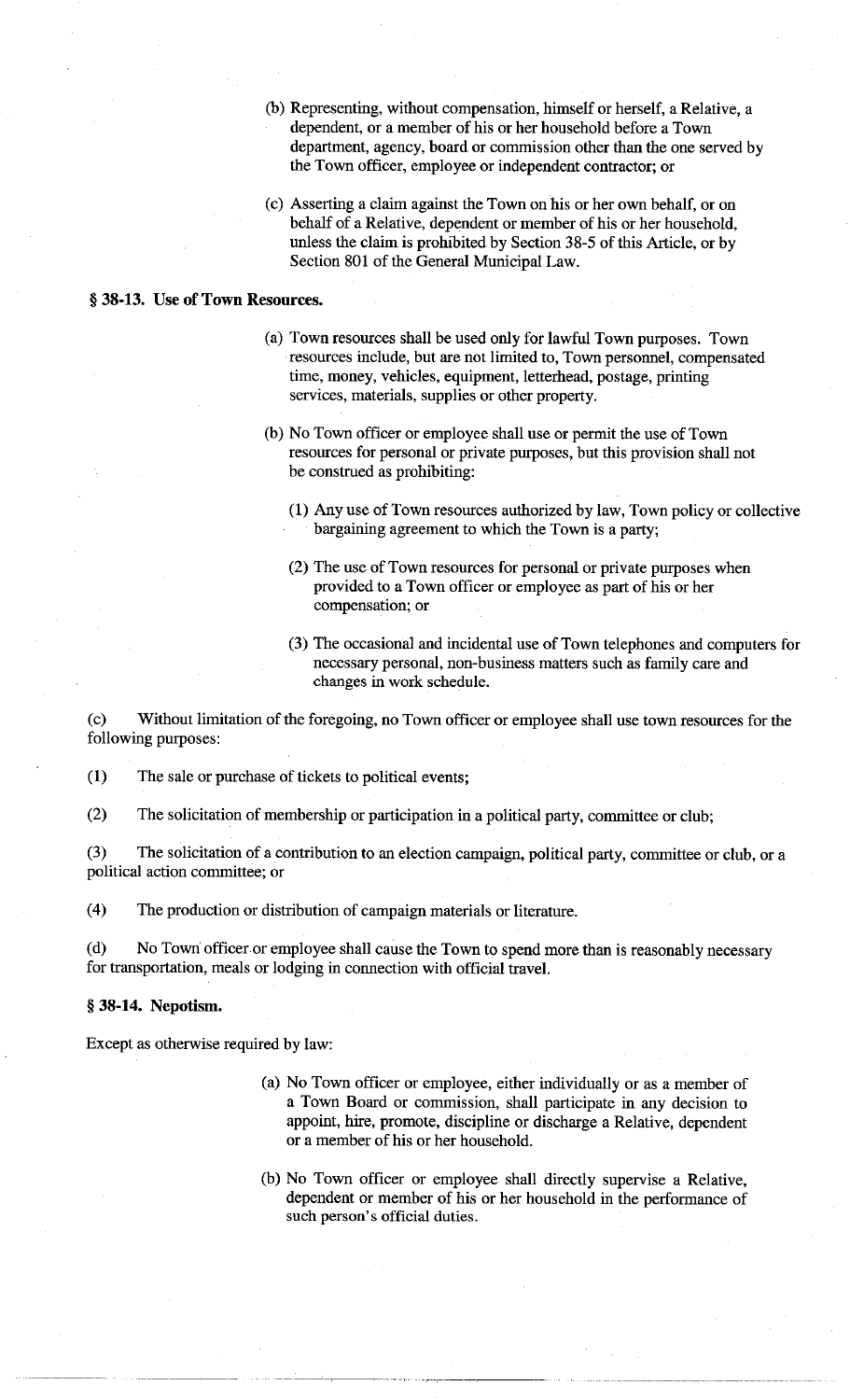## § **38-15. Use of Town Position to Induce or Reward Political Contributions.**

- (a) No Town officer or employee shall directly or indirectly use his or her authority or official influence to compel or induce a subordinate Town officer or employee to make, or promise to make, any political contribution, whether by gift of money, service or other thing of value.
- (b) No Town officer or employee shall act or decline to act in relation to appointing, hiring or promoting, discharging, disciplining, or in any manner changing the official rank, status or compensation of any Town officer or employee, or an applicant for a position as a Town officer or employee, on the basis of the giving or withholding or neglecting to make any contribution of money or service or any other valuable thing for any political purpose.

#### § **38-16. Use of Town Position to Infringe or Punish Free Speech.**

No Town officer or employee shall use his or her Town position or official powers and duties to abridge the exercise of constitutionally protected speech, nor to retaliate for the exercise of constitutionally protected speech by a subordinate Town officer or employee, a Town independent contractor, or the officers, employees or agents of a Town independent contractor.

# § **38-17. Confidential Information.**

(a) No current or former Town officer or employee shall disclose confidential information concerning the property, government or affairs of the Town or any other confidential information of an official character obtained as a result of Town employment except when disclosure is required by law or when such information is otherwise available to the public, nor shall he or she use such information to advance the financial or other private interest of himself or herself or others.

(b) No Town officer or employee shall directly or indirectly intercept or access an electronic communication sent or received by another Town officer or employee, except pursuant to the Freedom of Information Law or other statutory authority, a court order, a duly issued subpoena, or pursuant to an investigation authorized by the Town Attorney.

## § **38-18. Gifts, Tips and other Benefits.**

- (a) No Town officer or employee shall directly or indirectly solicit any gift or other benefit from a person who has received or sought a financial benefit from the Town within the previous twelve months.
- (b) No Town officer or employee shall accept any gift or other benefit from a person who the Town officer or employee knows or has reason to know has received or sought a financial benefit from the Town within the previous twelve months.
- ( c) No Town officer or employee shall solicit, accept or agree to accept any gift, tip or other benefit for having engaged in official conduct which he or she was required or authorized to perform, and for which he or she was not entitled to any special or additional compensation.
- ( d) No Town officer or employee shall accept or receive any gift, tip or other benefit, or multiple gifts, tips or other benefits from the same donor in a twelve month period, having an aggregate value of seventy-five dollars or more when:
	- (1) the gift, tip or other benefit would reasonably appear to be intended to influence the officer or employee in the exercise or performance of his or her official duties;
	- (2) the gift, tip or other benefit would reasonably be expected to influence the officer or employee in the exercise or performance of his or her official duties; or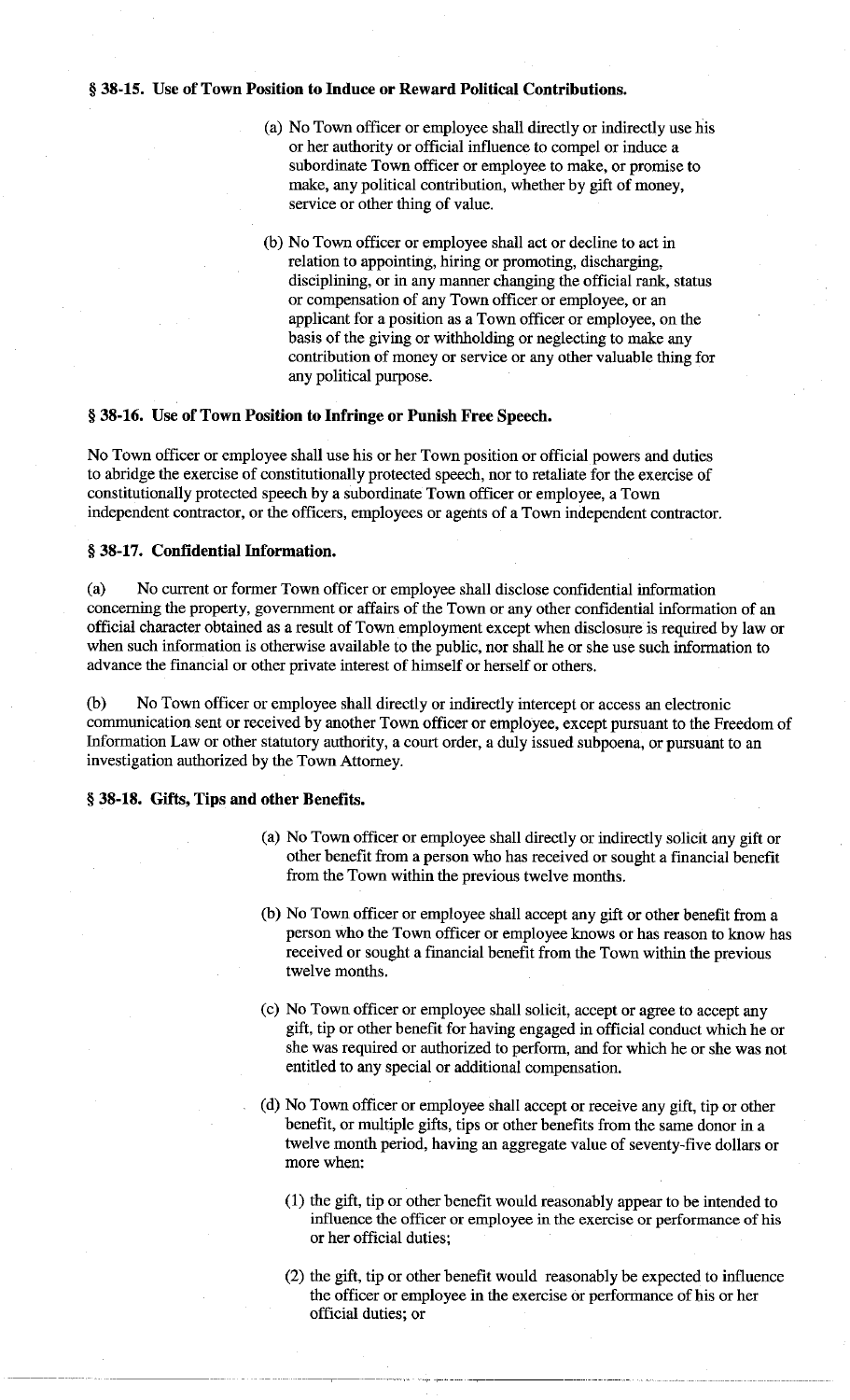- (3) the gift, tip or other benefit would reasonably appear to be intended as a reward for any official action on the part of the officer or employee.
- ( e) For purposes of this Section, a "gift, tip or other benefit" includes anything of value, whether in the form of money, service, loan, travel, entertainment, hospitality, thing or promise, or in any other form. The value of a gift, tip or other benefit is its fair market value, determined by the retail cost of the item or a comparable item. The fair market value of a ticket entitling the holder to food, refreshments, entertainment, or any other benefit is the face value of the ticket, or the actual cost to the donor, whichever is greater.
- (f) Notwithstanding the foregoing, this Section shall not prohibit:
	- **(1)** Gifts made to the Town;
	- (2) Gifts from a person with a family or personal relationship with the officer or employee when it is reasonable to conclude that the personal relationship, rather than the recipient's status as a Town officer or employee, is the primary motivating factor for the gift;
	- (3) Gifts given on non-recurring special occasions, such as marriage, illness, or retirement, which are reasonable and customary;
	- (4) Unsolicited advertising or promotional material of little intrinsic value, such as pens, pencils, note pads, and calendars;
	- (5) Awards and plaques having a value of seventy-five dollars or less which are publicly presented in recognition of service as a Town officer or employee, or other service to the community; or
	- (6) Incidental meals and refreshments provided when a Town officer or employee is a speaker or participant at a job-related professional, charitable, educational, or community conference, program or event;
	- (7) Gifts or benefits having a value of one hundred (\$ 100.00) dollars or less that are received by a Town officer or employee serving in a capacity listed in Section 11 of the Domestic Relations Law for the solemnization of a marriage by the officer or employee at a place other than his or her normal public place of business or at a time other than his or her normal hours of business;
	- (8) Gifts or benefits having a value of seventy five (\$75.00) dollars or less that are received by a marriage officer appointed by the Town Board pursuant to Section 11-c of the Domestic Relations Law and serving without salary or wage, for the solemnization of a marriage by the officer or employee.
	- (9) Contributions made in accordance with federal or state election law.

## § **38-19. Inducement of Others.**

No Town officer, employee or independent contractor shall induce a Town officer, employee or independent contractor to violate, nor aid a Town officer, employee or independent contractor in violating, any of the provisions of this Chapter.

#### § **38-20. Criminal Convictions.**

(a) No person convicted of a felony, or a misdemeanor involving a violation of his or her oath of office, shall hold Town elective office unless such conviction shall have been reversed or vacated; a certificate of relief from civil disabilities shall not be the basis for eligibility to hold Town elective office.

(b) No appointed officer of the Town shall continue in service after having been convicted of a felony, or a misdemeanor involving a violation of his or her oath of office, except as provided herein.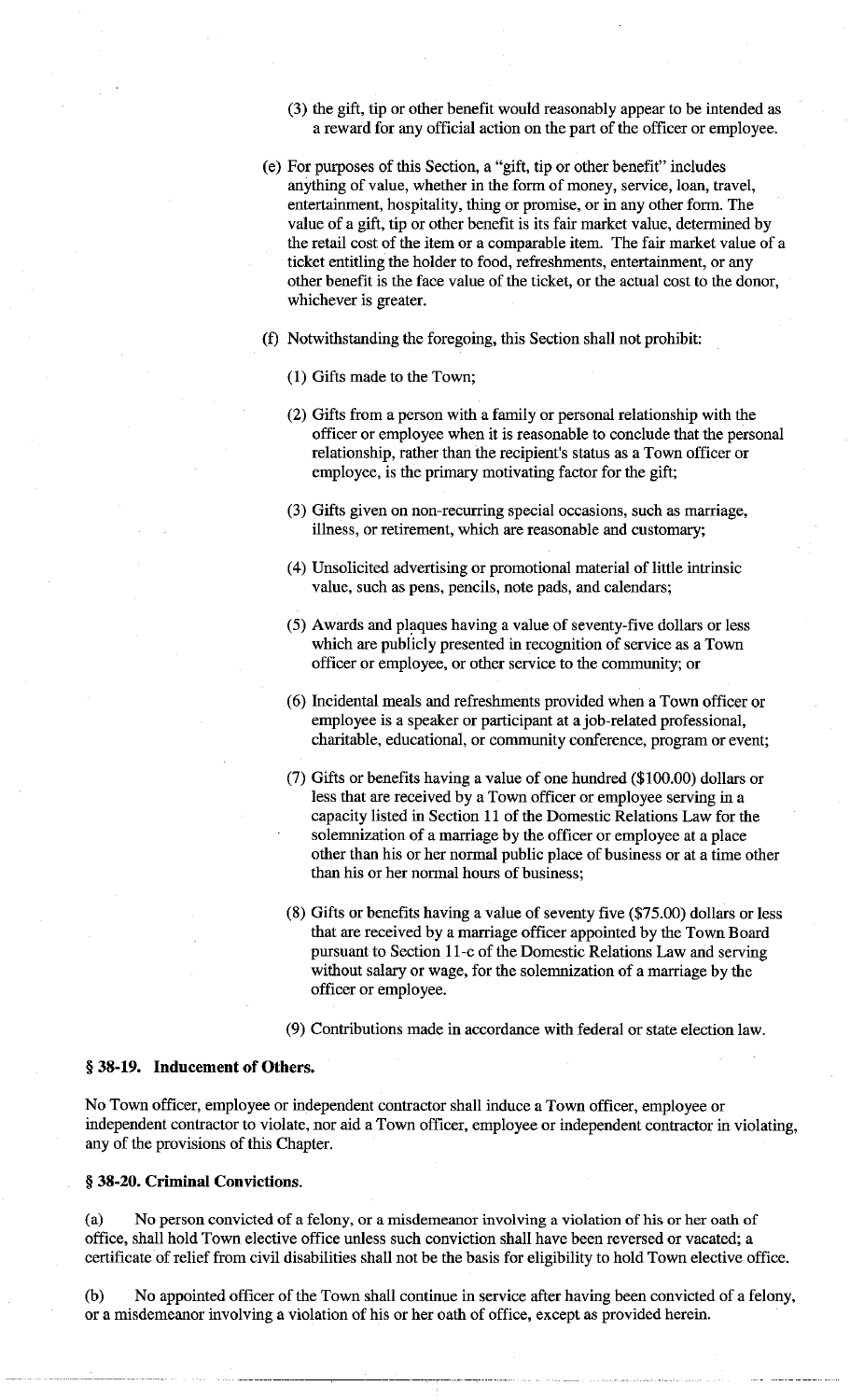(c) No employee of the Town shall continue in service after having been convicted of a crime that is directly related to the employment held by the individual, or that would involve an unreasonable risk to property or to the safety or welfare of specific individuals or the general public, as determined by the appointing authority upon consideration of the factors set forth in Corrections Law §753.

( d) No independent contractor of the Town shall continue in service after having been convicted of a crime that is directly related to the Town engagement, or that would involve an unreasonable risk to property or to the safety or welfare of specific individuals or the general public, as determined by the appointing authority upon consideration of the factors set forth in Corrections Law §753.

(e) A former employee of the Town convicted of a crime that is directly related to the employment held by the individual, or that would involve an unreasonable risk to property or to the safety or welfare of specific individuals or the general public shall be eligible for reinstatement if such conviction shall have been reversed or vacated, or upon consideration of the factors set forth in Corrections Law §753.

(f) A former independent contractor of the Town convicted of a crime that is directly related to the employment held by the individual, or that would involve an unreasonable risk to property or to the safety or welfare of specific individuals or the general public shall, in the discretion of the appointing authority, be eligible for reinstatement if such conviction shall have been reversed or vacated, or upon receipt of a certificate of relief from civil disabilities.

# **ARTICLE III. DISCLOSURE**

## § **38-21. Particular Matter Disclosure.**

Whenever a Town officer or employee is required to recuse himself or herself under the Chapter, he or she: **(1)** shall promptly inform his or her department head, if any, and the Town Attorney; and (2) shall promptly file with the Town Clerk a signed statement disclosing the reason for recusal or, if a member of a board or commission that maintains a public record of its proceedings, shall promptly state that information upon the public record of the board or commission.

## § 38-22. Disclosure of Interests in Town Contracts.

- (a) Where a Town officer or employee, or his or her spouse, knows that he or she has or will have an Interest in any actual or proposed contract, purchase agreement, lease agreement, or other agreement, including oral agreements, with the Town, the officer or employee shall publicly disclose the nature and extent of that Interest in writing to his or her department head and to the Town Attorney as soon as he or she has knowledge of the actual or prospective Interest.
- (b) For purposes of this disclosure requirement:
	- (1) The term "contract" shall mean any claim, account or demand against or agreement with the Town, express or implied; and
	- (2) A Town officer or employee shall be deemed to have an Interest in the contract of his or her Relative, dependent or household member, and any private organization when he or she, or his or her Relative, dependent or household member is an owner, partner, member, director, officer, employee, individually or in the aggregate, directly or indirectly owns or controls more than 5% of the organization's equity or debt, whether in the form of outstanding stock or otherwise...

## § **38-23. Applicant Disclosure in Land Use Applications.**

( a) Every application, petition, or request submitted for a variance, amendment, change of zoning, approval of a plat, exemption from a plat or official map, license or permit, pursuant to the provisions of any local law, rule or regulation constituting the zoning and planning regulations of the Town shall state the name, residence, and the nature and extent of the interest of any officer of the state, or any officer or employee of the County of Nassau, or of the Town, in the person, partnership or association making the application, petition or request to the extent known.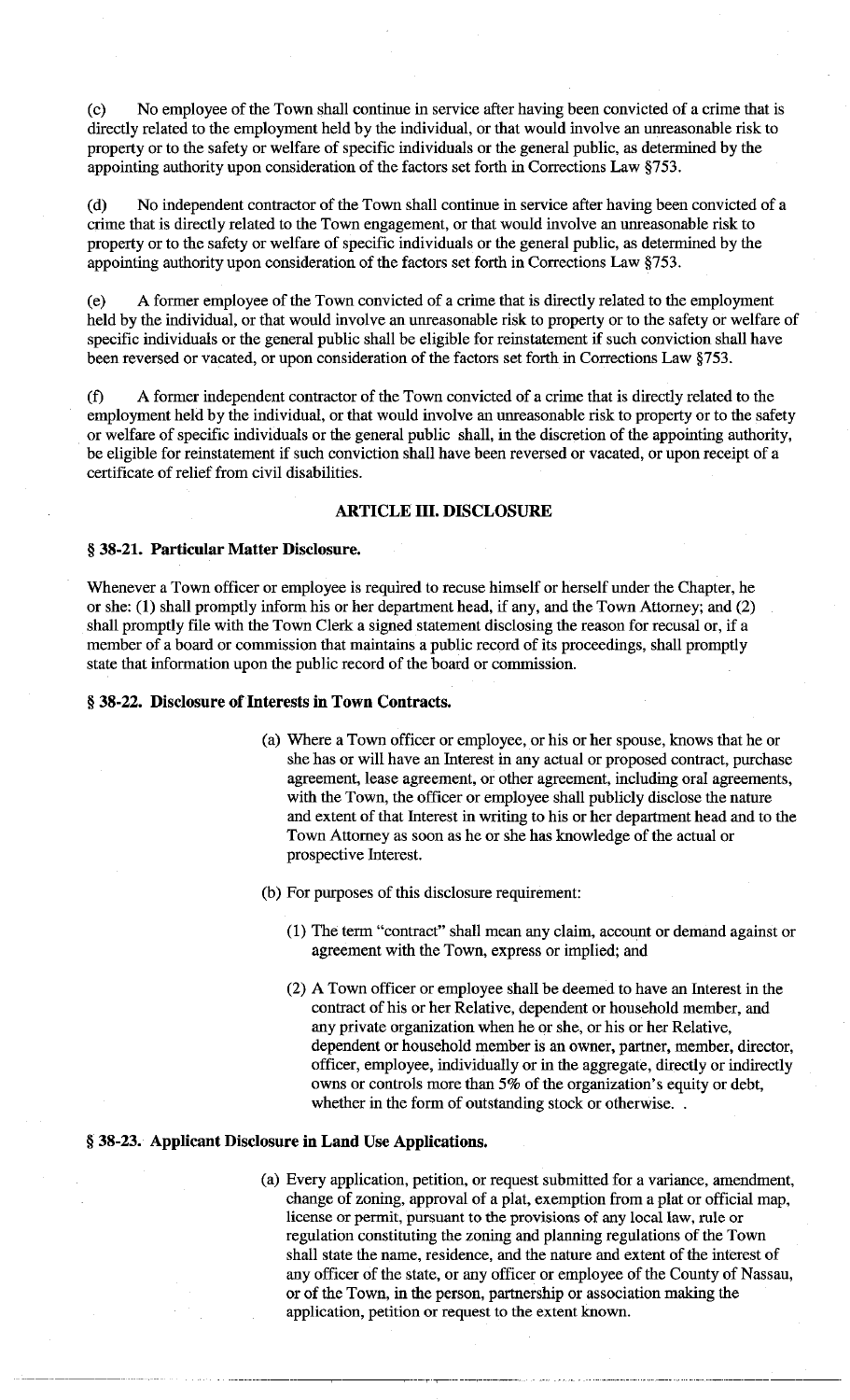(b) For the purpose of this disclosure requirement, an officer or employee shall be deemed to have an interest in the applicant when he or she, his or her spouse, domestic partner, or their brothers, sisters, parents, children grandchildren, or the spouse of any of them:

(1) Is the applicant, or

- (2) Is an officer, director, partner, or employee of the applicant, or
- (3) Legally or beneficially owns or controls stock of a corporate applicant or is a member of a limited liability company, partnership, or association applicant ( except that ownership of less than five percent of the stock of a publicly traded corporation shall not constitute an interest for the purposes of this disclosure requirement, or
- ( 4) Is a party to an agreement with such an applicant, express or implied, whereby he or she will receive any payment or other benefit, whether or not for such services rendered, dependent or contingent upon the favorable approval of such application, petition or request.

#### § **38-24. Annual Financial Disclosure.**

(a) Persons required to file annual statements of financial disclosure. The following Town Officers and Employees ("individually and collectively, "Reporting Person") shall file an annual statement of financial disclosure with the Board of Ethics:

- (1) Elected Town officials,
- (2) Department heads, deputy department heads, and division heads,
- (3) Attorneys, engineers, architects, accountants, auditors and real estate agents employed by the Town,
- ( 4) Code enforcers, licensed inspectors, licensed inspector trainees, and investigators
- (5) Town Officers or Employees holding a policymaking position.
- (6) Candidates for elective Town office, and
- (7) Town political party chairs.

(b) Policymaking positions. For the purposes of this Section, a person shall be considered to hold a policymaking position if he or she exercises responsibilities of a broad scope in the formulation of plans for the implementation of goals or policy for a local agency or acts as an advisor to an individual in such a position. In determining whether a person holds a policymaking position, the following factors shall be considered, applied to the powers and duties of the position as set forth in the job description or any applicable law or regulation as well as the actual duties performed by the person:

- (1) Whether the position permits meaningful input into the governmental decision-making process on issues where there is room for principled disagreement on goals or their implementation;
- (2) Whether the powers and duties of the position are broadly defined and require more than the exercise of simple ministerial competence;
- (3) Whether the position permits the person to exercise control over other officers or employees;
- ( 4) Whether the position involves the establishment of priorities or the development of programs;
- (5) Whether the position requires or authorizes the conducting of studies or entails a significant degree of involvement in the preparation of budgets or budget requests for a local agency or municipality;

. ,- ,-------- ---------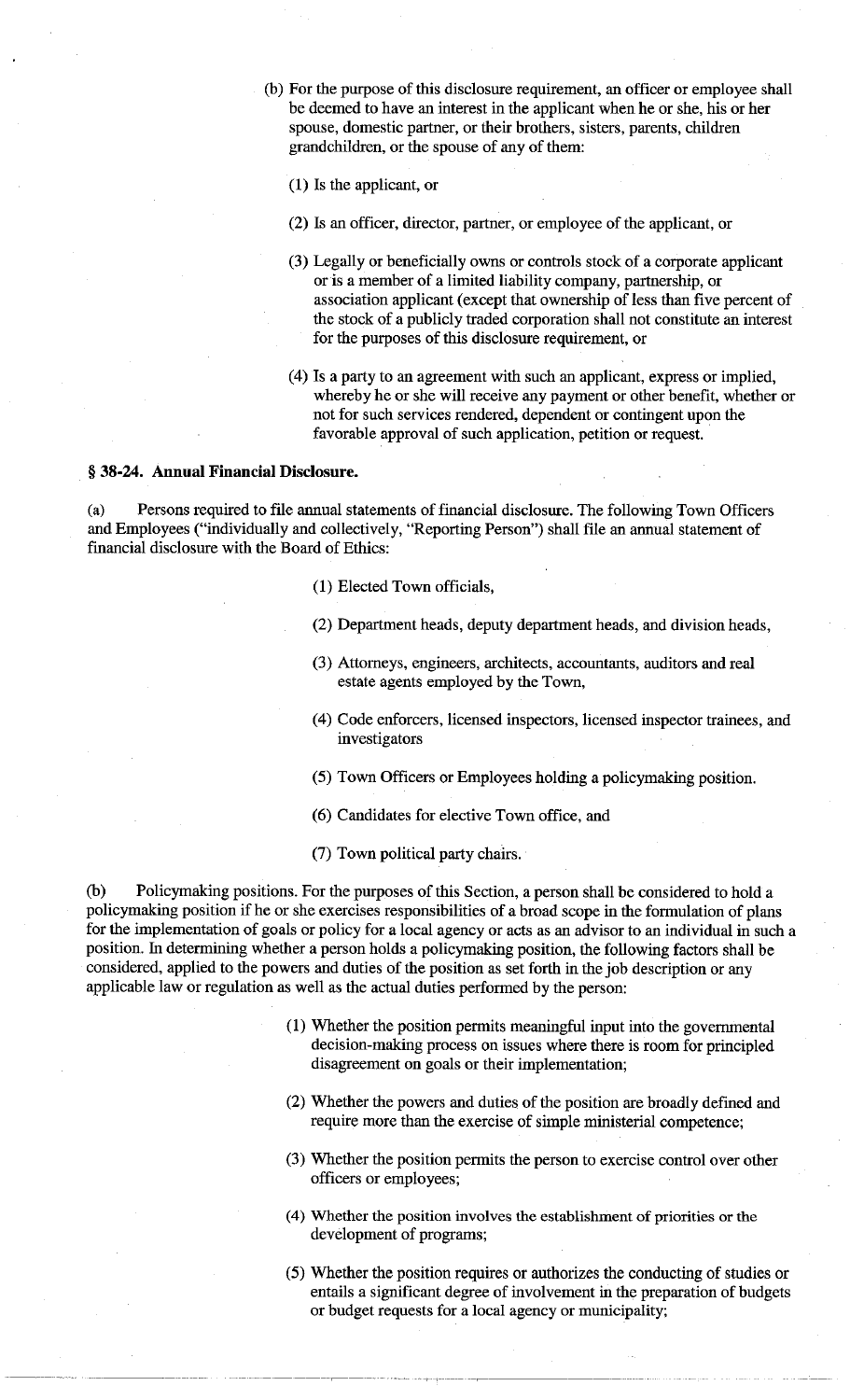- (6) Whether the position authorizes the person to speak on behalf of local elected officials or other policymakers;
- (7) Whether the position entails frequent contact with local elected officials or their principal deputies.
- (c) Form of statement.
	- (1) All Reporting Persons shall file a disclosure statement in the form annexed hereto as Appendix A, as such form may be modified from time to time by resolution of the Town Board.
	- (2) The Board of Ethics shall recommend any amendments to the forms of financial disclosure statement that it deems warranted or that may be required by law, and shall submit such recommended amendments, in the form of a resolution, to the Town Board for consideration.
- (d) Time for filing.
	- (1) Reporting Persons other than candidates for elected Town office shall file financial disclosure statements with the Board of Ethics on or before May 15 of each year or, if later, on or before the thirtieth day following the commencement of Town service.
	- (2) Candidates for Town elective office shall file financial disclosure statements with the Board of Ethics within thirty days of nomination or designation pursuant to the applicable provisions of the Election Law.
- ( e) Designation of officers and employees required to file annual disclosure statements.
	- (1) No later than the last day of March of each year: (i) the Department of Human Resources shall cause to be filed with the Board of Ethics, with a copy to the Town Attorney, a list of the names and offices or positions of all officers and employees of the Town required to file annual disclosure statements pursuant to this Section  $38-23(a)(1)$  through (4); and (ii) the Town Attorney shall notify all such officers and employees of their obligation to file an annual disclosure statement.
	- (2) No later than the last day of March of each year: (i) the Town Attorney shall cause to be filed with the Board of Ethics a list of the names and offices or positions of all Reporting Persons required to file annual disclosure statements pursuant to this Section  $38-23(a)(5)$ , (6) and (7); and (ii) the Town Attorney shall notify all such persons of their obligation to file an annual disclosure statement.
	- (3) Any person designated as a person required to file an annual disclosure statement solely by reason of holding of a policymaking position as that term is used in this Chapter, may apply to the Board of Ethics for reconsideration of his or her filing status and the Board of Ethics may, upon application or upon its own initiative, grant an exemption from filing based upon the criteria set forth herein.
- (f) Maintenance and public inspection of disclosure statements. All statements filed with the Board of Ethics shall be available for public inspection and copying; except that:

(1) The Board of Ethics may, on its own initiative, to the extent permitted by the Freedom of Information Law (Article 6 of the Public Officers Law) withhold from public disclosure particular information, the disclosure of which would constitute an unwarranted invasion of personal privacy; or

(2) A Reporting Person may request that such information be withheld from public disclosure, and the Board of Ethics, in its discretion, may grant such request to the extent permitted by the Freedom of Information Law (Article 6 of the Public Officers Law).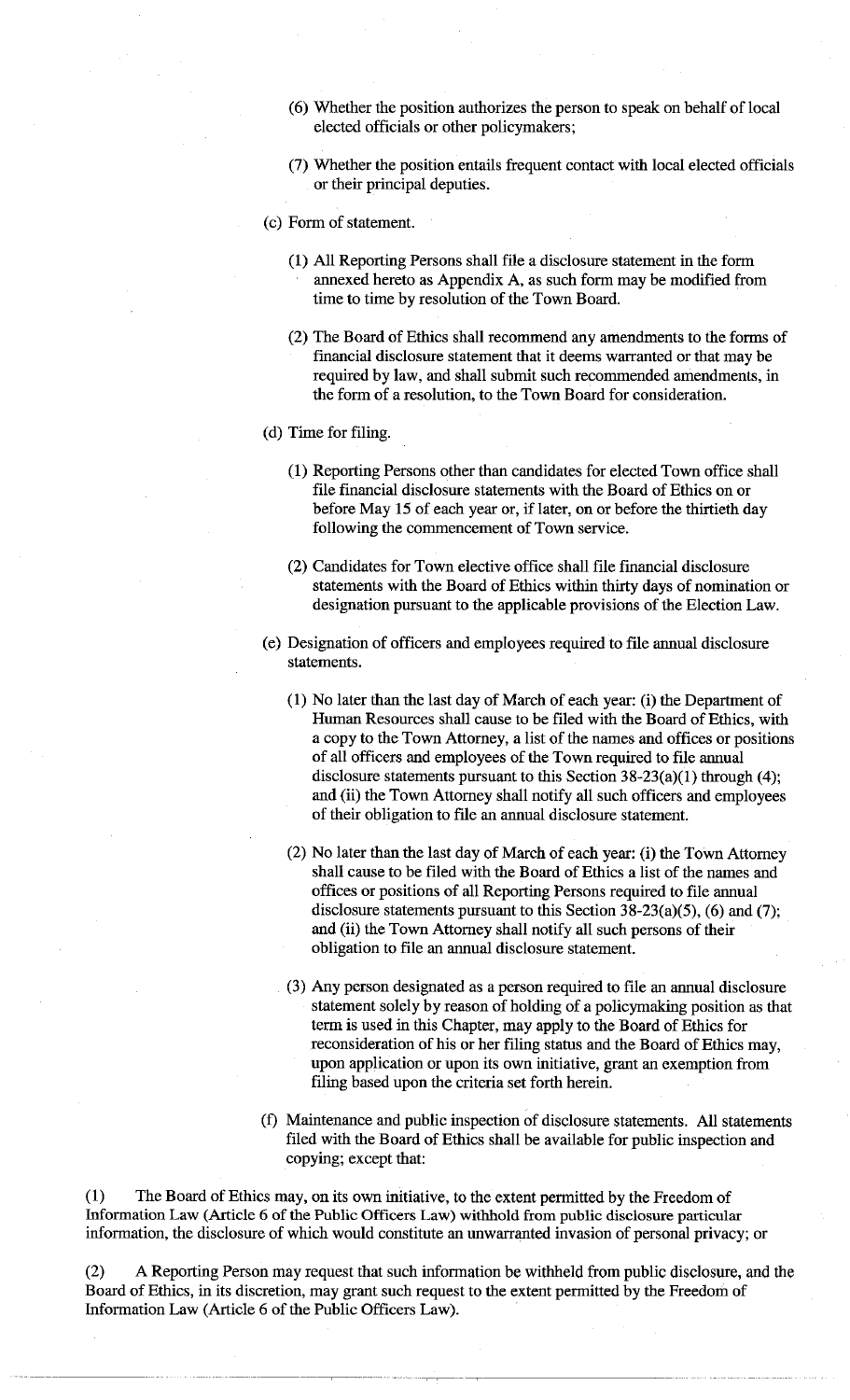(3) Upon receipt of a request made pursuant to the Freedom of Information Law for inspection or copying of an Annual Statement of Financial Disclosure ("Disclosure Statement") the Board of Ethics or its designee shall: Inform the filing person of the FOIL request; advise the filing person that the Board will delete from public disclosure the filing person's home address, the names of the filing person's dependent children, and the categories of amounts set forth on the Disclosure Statement; Permit the filing person to identify such other information set forth on the Disclosure Statement that the filing person believes would result in an unwarranted invasion of personal privacy if disclosed; Determine whether the Board has the discretion to deny access to the information so identified pursuant to Freedom of Information Law§ 87(2) and, if so, whether the Board will exercise its discretion to do so, and Advise the filing person of its determination before making the Disclosure Statement available for inspection or copying.

(4) Disclosure Statement filed by a Town elected officer shall be published on the Town's website within thirty days of the date of filing, except that prior to such publication, the Board of Ethics or its designee shall: Inform the Town elected officer that the Disclosure Statement will be published on the Town's website; advise the Town elected officer that the Board will delete from public disclosure the Town elected officer's home address, the names of the Town elected officer's dependent children, and the categories of amounts set forth on the Disclosure Statement; Permit the Town elected officer to identify such other information set forth on the Disclosure Statement that the Town elected officer believes would result in an unwarranted invasion of personal privacy if disclosed; Determine whether the Board has the discretion to deny access to the information so identified pursuant to Freedom of Information Law § 87(2) and, if so, whether the Board will exercise its discretion to do so, and Advise the Town elected officer of its determination before publishing the Disclosure Statement.

(g) Review of lists and disclosure statements.

- (1) The Board of Ethics shall review:
	- (i) The lists of officers and employees required to file annual disclosure statements pursuant to this Chapter. The Board of Ethics shall add the name of any other officer or employee which the Board of Ethics determines should appear on the list and shall remove the name of any officer or employee which the Board of Ethics determines should not appear on the list.
	- (ii) All annual disclosure statements to determine whether any person required to file such a statement has failed to file it, has filed a deficient statement, or has filed a statement that reveals a possible or potential violation of this Chapter.

(iii) All applicant disclosure statements.

(2) If the Board of Ethics determines that an annual disclosure statement, or a transactional disclosure statement is deficient or reveals a possible or potential violation of this Chapter, the Board of Ethics shall notify the person in writing of the deficiency, or possible or potential violation and of the penalties for failure to comply with this Chapter.

# **ARTICLE IV. BOARD OF ETHICS**

#### § **38-25. Board of Ethics.**

(a) There is hereby established a Board of Ethics for the Town. The Board of Ethics shall consist of five members, one of whom shall be the Town Attorney, two of whom shall be nominated by the Majority Caucus subject to confirmation by the Town Board, one of whom shall be nominated by the Town Supervisor subject to confirmation by the Town Board, and one of whom shall be nominated by the Minority Caucus subject to confirmation by the Town Board. The members of the Board of Ethics shall reside in the Town. The members of the Board of Ethics shall receive no salary or compensation for their services as members of the Board of Ethics.

(b) The Board of Ethics shall meet at least once each quarter.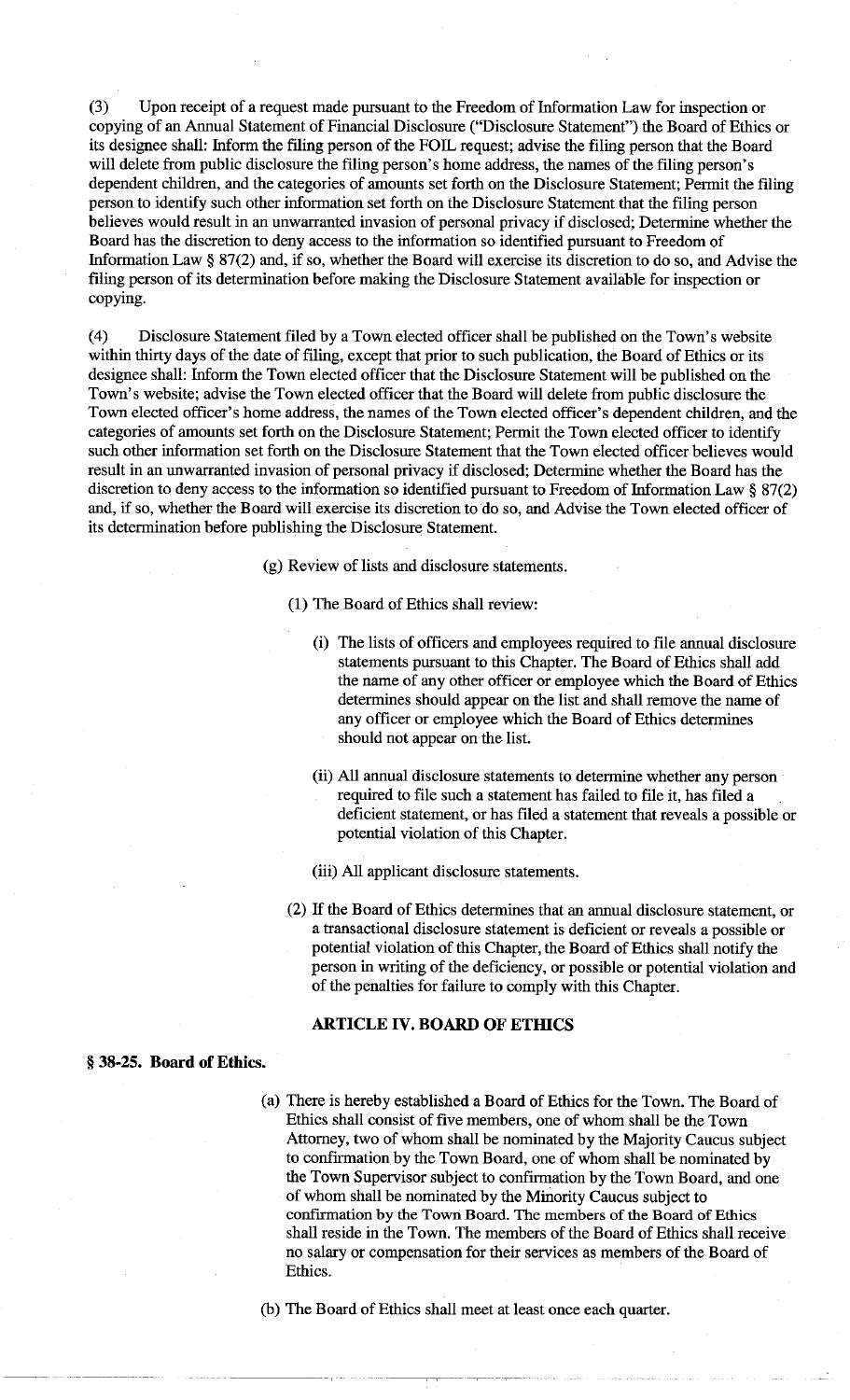- (c) The Town hereby exercises its authority under the Municipal Home Rule Law to supersede Section 808(2) of the General Municipal Law as follows. The members of the Board of Ethics other than the Town Attorney shall serve for fixed, staggered terms of four years; with the first members so appointed serving for terms of four years, three years, two years, and one year, respectively. With the exception of the Town Attorney, no member of the Board of Ethics shall otherwise be an officer or employee of the Town nor a Relative of Town officer or employee.
- (d) No more than two members of the Board of Ethics shall be enrolled members of the same political party.
- (e) The Board of Ethics shall elect a chairperson from among its members at the first meeting of each year.
- (f) The Board of Ethics shall have the confidential advice of legal counsel appointed by the Town Board or, if none, the Town Attorney, and the services of a confidential secretary otherwise employed by the Town.
- (g) Pursuant to the authority granted by Freedom of Information Law § 87, counsel to the Board of Ethics is designated as the person from whom Board of Ethics records may be obtained.

## § **38-26. Powers and Duties of the Board of Ethics.**

- (a) The Board of Ethics shall have the following powers and duties:
	- (1) To prescribe and promulgate rules of procedure for the discharge of its duties;
	- (2) To review, index, and maintain on file, and make available for public inspection and copying, lists of officers and employees required to file annual disclosure statements, particular matter disclosure statements, applicant disclosure statements, and annual disclosure statements filed with the Board of Ethics pursuant to this Chapter;
	- (3) To grant exemptions from filing annual statements of financial disclosure from persons designated as policymakers based on the criteria set forth in the Chapter;
	- ( 4) To grant exemptions from disclosure of identifying client or customer information to the extent permitted by the Freedom of Information Law (Article 6 of the Public Officers Law). In determining a request for such an exemption, the Board of Ethics may consider, among other things, such advisory opinion as the reporting individual may obtain from the applicable professional ethics authority. In addition, the Board of Ethics may consider the nature and size of the client or customer; the significance of the application, request, claim or interest in any proposal or matter before the Town; whether the disclosure may reveal trade secrets; whether disclosure may reasonably be expected to create a risk of retaliation against the client or customer; whether disclosure may cause undue harm to the professional relationship between the reporting person and the client or customer; and whether disclosure may result in an undue invasion of the privacy of the client or customer.
	- (5) To review, index, maintain on file, and dispose of sworn complaints and to make notifications and conduct investigations pursuant to this Chapter;
	- (6) To conduct hearings, recommend disciplinary action to the appointing authority, assess penalties, make referrals, and initiate appropriate actions and proceedings pursuant to this Chapter;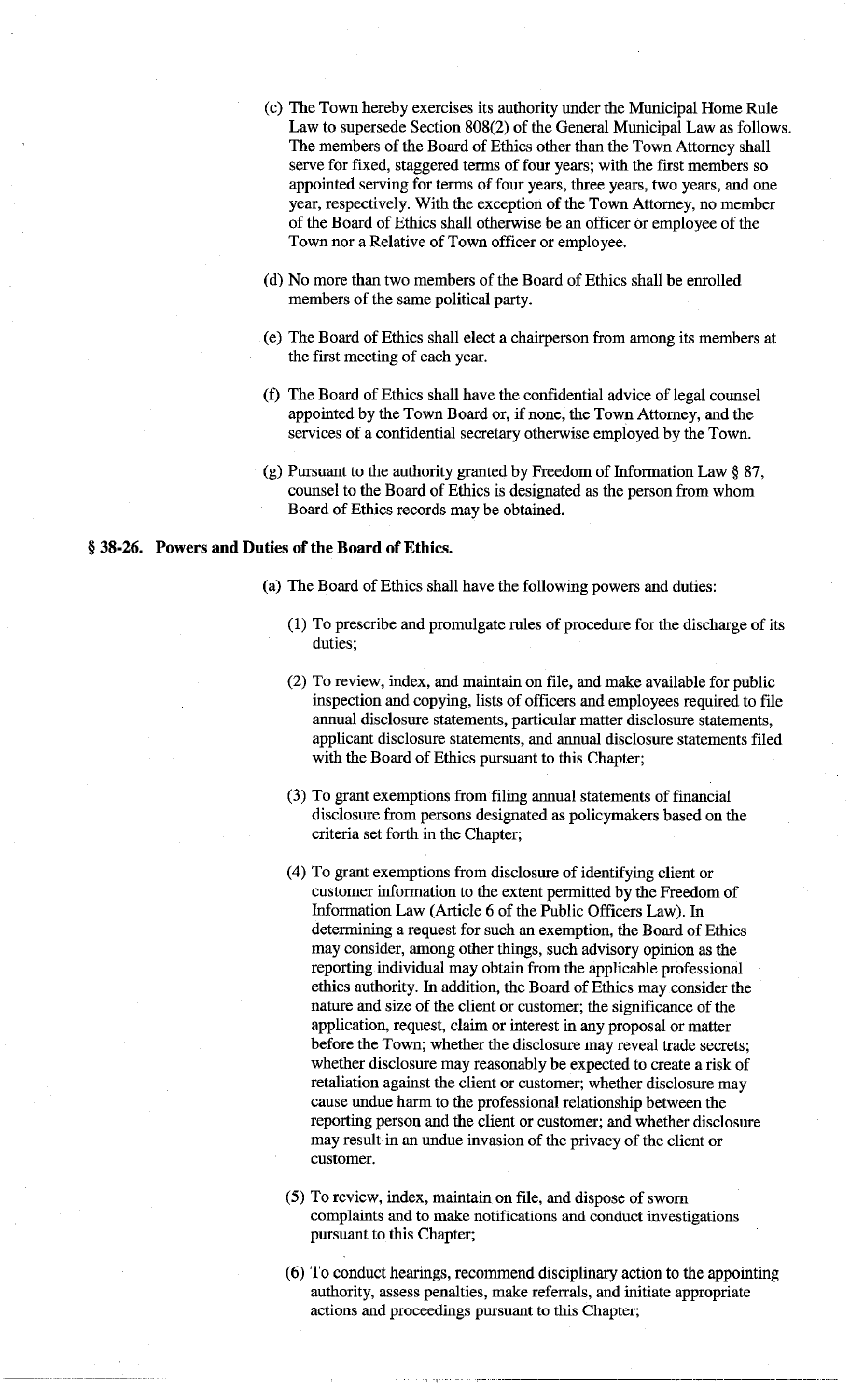- (7) To grant waivers pursuant to this Chapter;
- (8) To render, index, and maintain on file advisory opinions pursuant to this Chapter;
- (9) To provide ethics training and education to Town officers and employees;

(10) To prepare an annual report to the Town Board and recommend changes to this Chapter; and

(11) To provide for public inspection and copying of its records, subject to the terms and conditions set forth in this Chapter and in the Freedom of Information Law (Article 6 of the Public Officers Law).

# (b) Investigations.

- (1) Upon receipt of a complaint by any person alleging a violation of this Chapter, any applicable State or local law relating to conflicts of interest and municipal ethics including, but not limited to, article 18 of the General Municipal Law, or any related rule, regulation, policy or procedure of the Town of Hempstead, or upon determining on its own initiative that there are reasonable grounds for concluding that any such violation may exist, the Board of Ethics shall conduct such investigation as it deems necessary or appropriate to carry out the provisions of this Chapter.
- (2) The Board of Ethics shall acknowledge receipt of all complaints that it receives, and shall proceed with reasonable promptness to conduct such investigations thereof as it deems necessary or appropriate.
- (3) In conducting investigation, the Board of Ethics may administer oaths or affirmations, subpoena witnesses, compel their attendance, and require the production of books or records that it deems relevant and material.
- (4) Complainants shall be afforded such whistleblower protections as may be provided by law, to the extent applicable.
- (5) The Board of Ethics shall state in writing the disposition of every complaint it receives and of every investigation it conducts and shall set forth the reasons for the disposition. All such statements and all complaints shall be indexed and maintained on file by the Board of Ethics.
- (6) Any person filing a complaint with the Board of Ethics shall be notified in writing of the disposition of the complaint, to the extent permitted by law.
- (7) All documents and hearings relating to the investigation and hearing of any alleged violation of this Chapter shall be confidential and not available for public inspection or open to the public, except as otherwise required by this Chapter or by the Freedom of Information Law (Article 6 of the Public Officers Law) . All dispositions, including negotiated dispositions, in which the Board of Ethics finds a violation of this Chapter shall be available for public inspection and copying.
- (8) Nothing in this Section shall be construed to permit the Board of Ethics to conduct an investigation of itself or of any of its members or staff. If the Board of Ethics receives a complaint alleging that the Board of Ethics or any of its members or staff has violated any provision of this Chapter, or of any other law, the Board of Ethics shall promptly transmit a copy of the complaint to the Town Board, with a copy to the Town Attorney.

------------ ·,- ,-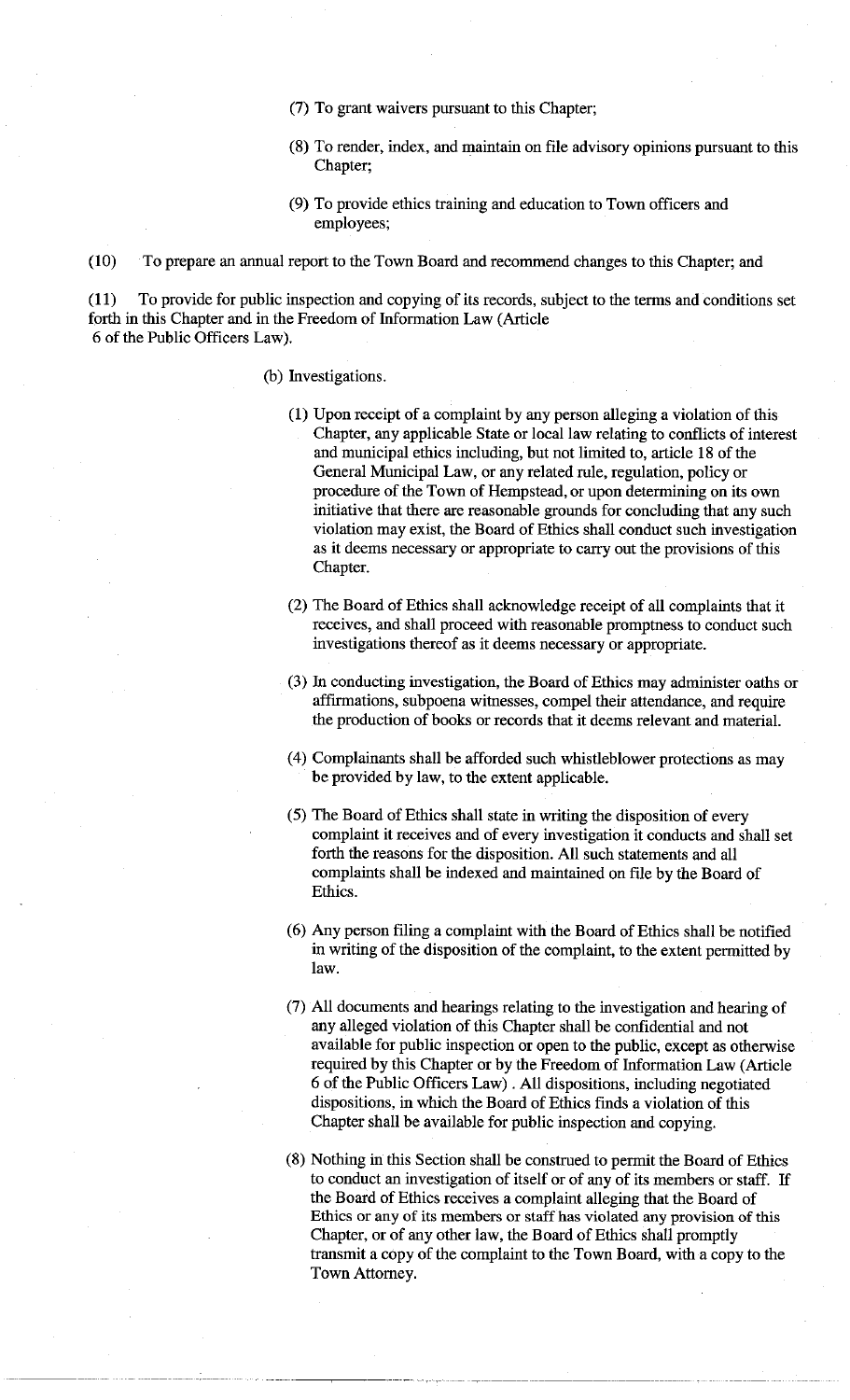- ( c) Assessment of penalties; referral for prosecution.
	- (1) Civil fine. In its discretion after a hearing providing for due process procedural mechanisms, the Board of Ethics may assess a civil fine, not to exceed ten thousand (\$10,000) dollars for each violation, upon any Town officer, employee or independent contractor found by the Board of Ethics to have violated this Chapter. The civil fine shall be payable to the Town.
	- (2) Referral to Prosecutor. The Board of Ethics may refer to the appropriate prosecutor any matter that, in the judgment of the Board of Ethics, might involve criminal misconduct. Nothing contained in this Chapter shall be construed to restrict the authority of any prosecutor or the attorney general to prosecute a violation of this Chapter or of any other law. If such a referral is made, the Board of Ethics shall defer taking any further action in the matter pending a determination by the prosecutor that the matter will or will not result in a prosecution.
- ( d) Recommendation of other sanctions. In its discretion, after a hearing providing for due process procedural mechanisms and subject to any applicable provisions of law and collective bargaining agreements, the Board of Ethics may recommend that the Town Board impose one or more of the following sanctions:
	- (1) Disciplinary action. The Board of Ethics may recommend that the Town impose appropriate disciplinary action.
	- (2) Damages. The Board of Ethics may recommend that the Town initiate an action in the Supreme Court of the State of New York to obtain monetary damages.
	- (3) Civil forfeiture. The Board of Ethics may recommend that the Town initiate an action or special proceeding, as appropriate, in the Supreme Court of the State of New York to obtain civil forfeiture.
	- (4) Debarment. The Board of Ethics may recommend that the Town initiate an action or special proceeding, as appropriate, in the Supreme Court of the State of New York for an order of debarment.
	- (5) Injunctive relief. The Board of Ethics. may recommend that the Town initiate an action or special proceeding, as appropriate, in the Supreme Court of the State of New York for injunctive relief to enjoin a violation of this Chapter or to compel compliance with this Chapter.
- (e) Nothing in this Section shall be construed to permit the Board of Ethics to take any action with respect to any alleged violation of this Chapter, or of any other law, by the Board of Ethics or by any member or staff member thereof.
- (f) Nothing in this Section shall be construed to permit the Board of Ethics to take any action which would violate the terms of any collective bargaining agreement to which the Town is a party.
- (g) Waivers.
	- (1) Upon written application by a current or former Town officer, employee or independent contractor, and upon written approval by his or her department head, the Board of Ethics may grant the applicant, or his or her private employer or business, a waiver of any of the provisions of Sections 38-4 (Use of Town position for personal or private gain), 38-6 (Recusal), 38-8 (Investments in conflict with official duties), 38-9 (Secondary employment in conflict with official duties), 38-10 (Future employment), 38-14 (Nepotism), and 38-17(b) and (d) (Gifts) of this Chapter, where the Board of Ethics finds that waiving such provision

----------·-------- -----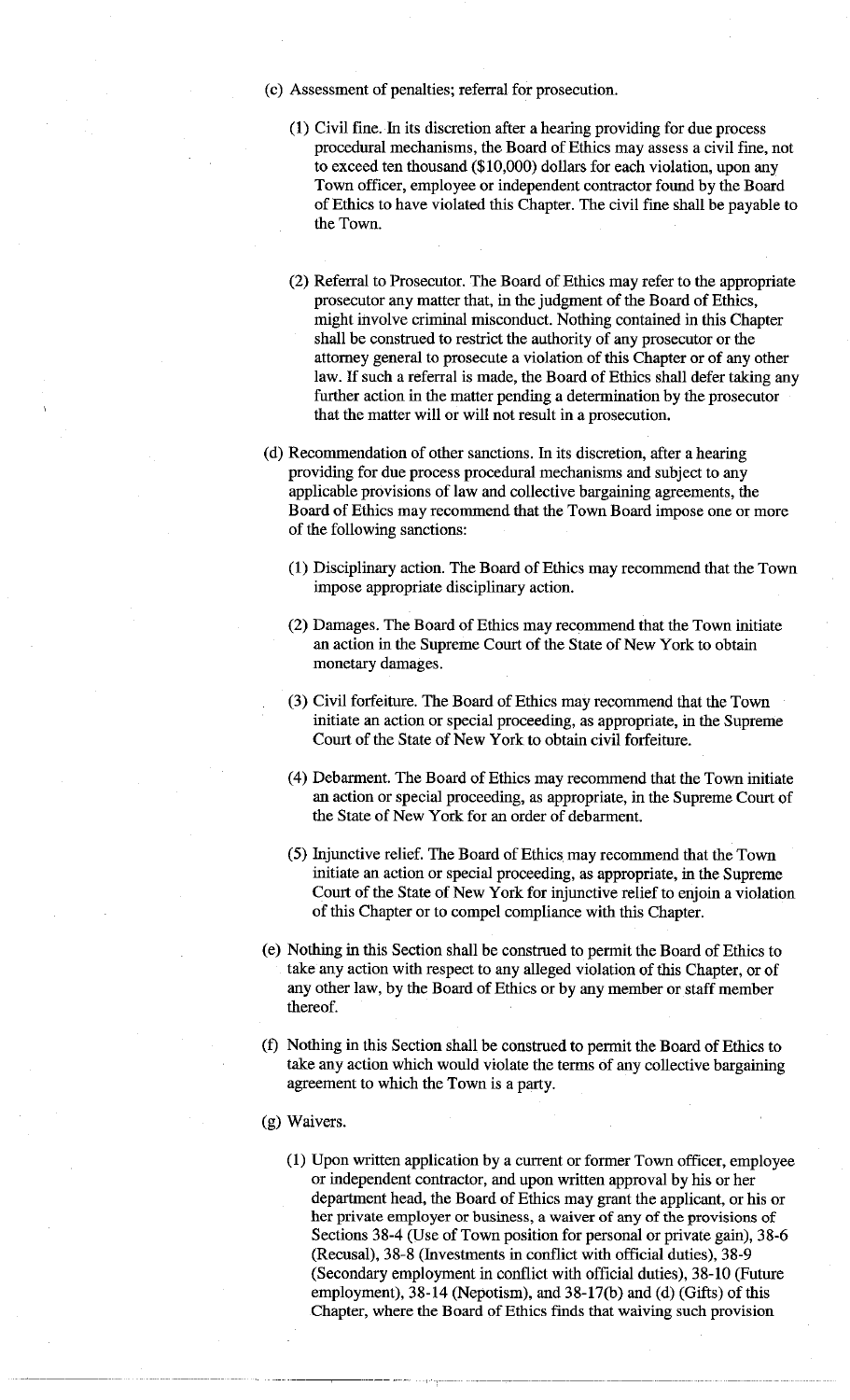would not be in conflict with the purposes and interest of the Town, provided, however, that no such waiver shall permit any conduct or interest otherwise prohibited by Article 18 of the General Municipal Law.

- (2) Waivers shall be in writing, shall state the grounds upon which they are granted, and shall be available for public inspection and copying. All applications, decisions, and other records and proceedings relating to waivers shall be indexed and maintained on file by the Board of Ethics.
- (h) Advisory opinions.
	- ( 1) Upon the written request of any current or former Town officer, employee or independent contractor inquiring about himself or herself, or upon the request of the head of a Town department, agency, board or commission inquiring about a person subject to his or her supervision, the Board of Ethics shall render a written advisory opinion with respect to the interpretation or application of this Chapter, any applicable State and local laws relating to conflicts of interest and municipal ethics including, but not limited to, article 18 of the General Municipal Law, and all related rules, regulations, policies and procedures of the Town of Hempstead, to the future or continuing conduct or interests of such Town officer, employee, independent contractor or his or her outside employer or business.
	- (2) Advisory opinions and requests for advisory opinions shall be indexed and maintained on file by the Board of Ethics. The Board of Ethics shall publish such of its advisory opinions as it believes will provide guidance to other Town officers or employees, provided, however, that the publicly available copy of such opinions shall contain such deletions as may be necessary to prevent disclosure of the identity of the involved officers and employees. Advisory opinions and requests for advisory opinions shall otherwise be confidential and not available for public inspection or open to the public, except as required by this Chapter or by the Freedom of Information Law (Article 6 of the Public Officers Law).
- (i) Training and education. The Board of Ethics:
	- (1) Shall make information concerning this Chapter available to the officers, employees and independent contractors of the Town, to the public, and to persons interested in doing business with the Town;
	- (2) Shall develop educational materials and an educational program on the provisions of this Chapter for the officers, employees and independent contractors of the Town, for the public, and for persons interested in doing business with the Town.
	- (3) The Town Board shall assist the Board of Ethics in the publication, posting, and distribution of a plain language guide and other ethics information and educational materials, including but not limited to posting such ethics information and educational material on the Town website, and in the development and presentation of ethics educational programs.
	- ( 4) Each Town officer and employee shall receive ethics training, in such form as determined by the Board of Ethics, within six months of the effective date of this Chapter or within six months of the commencement of Town service, if later; thereafter, all Reporting Persons as defined by Section 38-24 (Annual Financial Disdosure) of this Chapter other than candidates for Town elective office and Town political party chairs shall receive such ethics training at least biennially, and all other Town officers and employees shall receive such ethics training at least once every four years.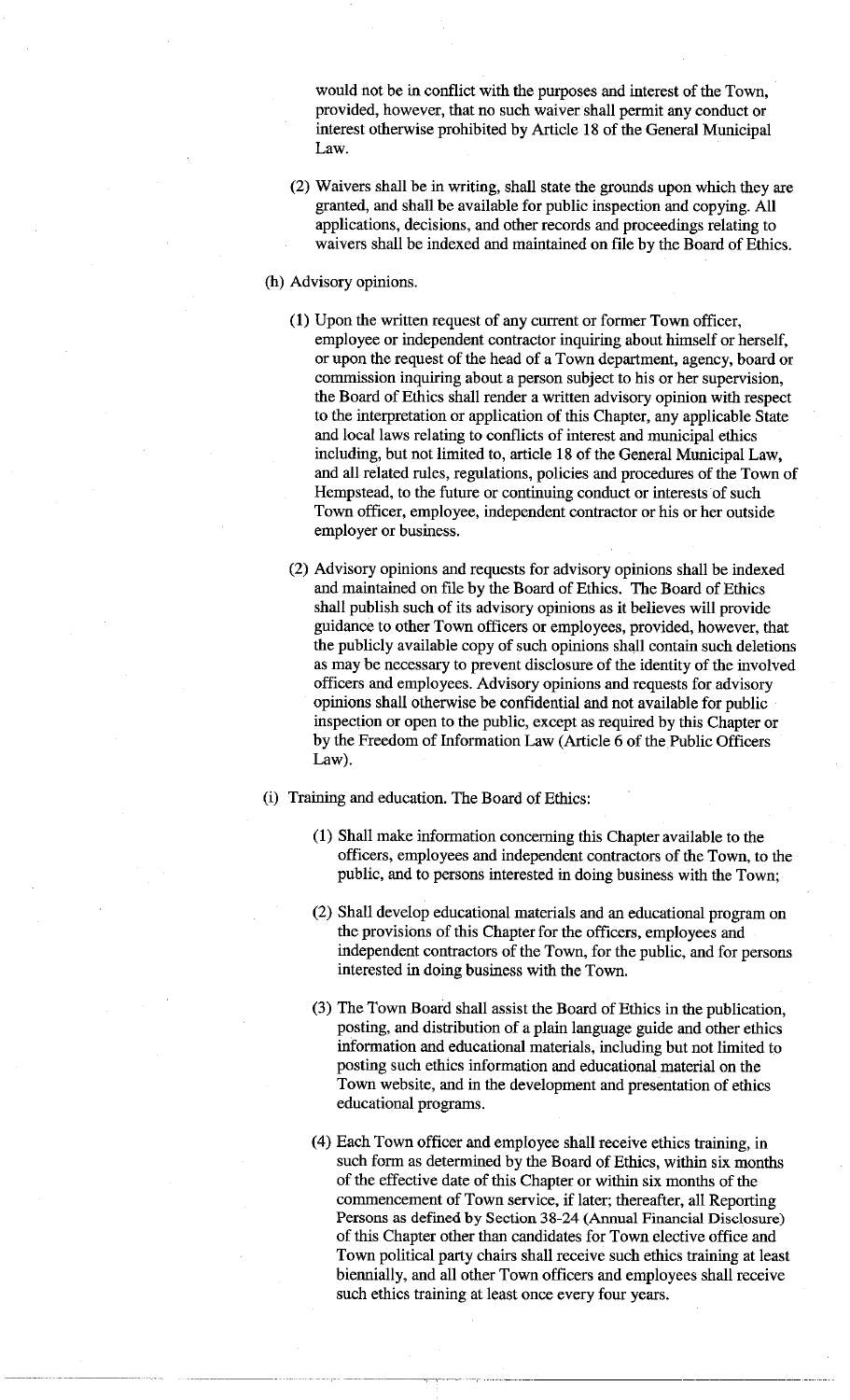- (j) Annual reports; review of ethics laws.
	- (1) The Board of Ethics shall prepare and submit an annual report to the Town Board summarizing the activities of the Board of Ethics. The report may also recommend changes to the text or administration of this Chapter.
	- (2) The Board of Ethics shall periodically review this Chapter and the administrative procedures promulgated by the Board of Ethics, to determine whether they promote integrity, public confidence, and participation in Town government and whether they set forth clear, reasonable and enforceable standards of conduct.

# **ARTICLE V. MISCELLANEOUS**

# § **38-27. Existing Rights and Remedies.**

No existing right or remedy shall be lost, impaired, or affected by reason of this Chapter.

### § **38-28. Posting and Distribution.**

- (a) The Town Supervisor shall promptly cause a copy of this Chapter, and a copy of any amendment to this Chapter, to be posted publicly and conspicuously in each building under the Town's control. The code shall be posted within ten days following the date on which the code takes effect. Any amendment to this Chapter shall be posted within ten days following the date on which the amendment takes effect.
- (b) The Town Supervisor shall promptly cause a copy of this Chapter, including any amendments to the code, to be distributed to every person who is or becomes an officer, employee or independent contractor of the Town.
- ( c) The failure to post this Chapter or any amendment to the code does not affect either the applicability or enforceability of the code or the amendment. The failure of a Town officer or employee to receive a copy of this Chapter or an amendment to this Chapter does not affect either the applicability or enforceability of the code of ethics or amendment to the code.

#### **APPENDIX A**

## **TOWN OF HEMPSTEAD ANNUAL STATEMENT OF FINANCIAL DISCLOSURE**

### **REPORTING PERIOD: CALENDAR YEAR 20**

---~,------ -....,.------ -----

## **ALL QUESTIONS MUST BE COMPLETED.**

# **1. NAME AND ADDRESS.**

| <b>Last Name</b>             | Middle Initial | <b>First Name</b> |
|------------------------------|----------------|-------------------|
|                              |                |                   |
| Title                        |                |                   |
|                              |                |                   |
| Department or Agency         |                |                   |
| Department or Agency Address |                | Telephone No.     |
| <b>Residence Address</b>     |                | Telephone No.     |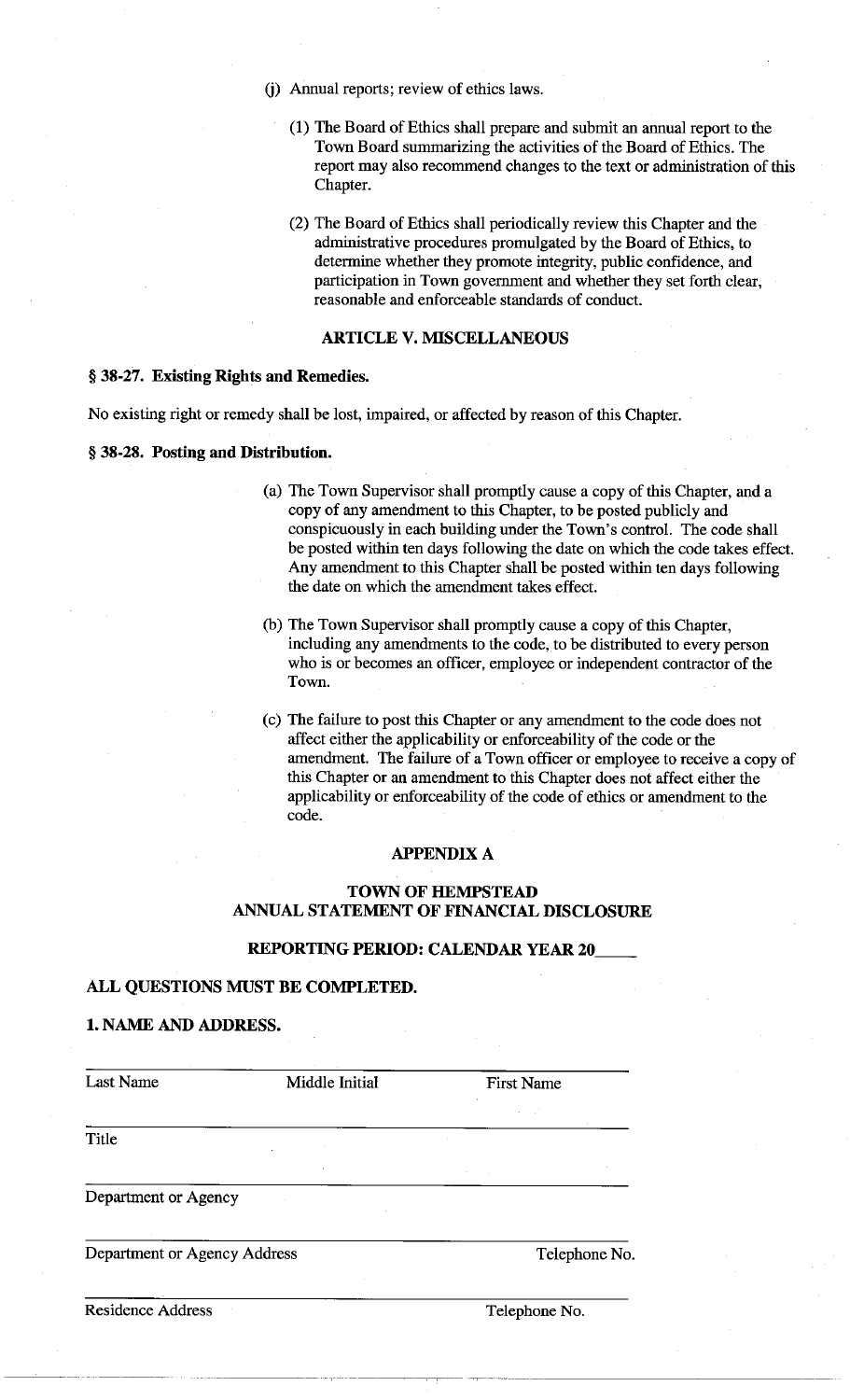## **2. SPOUSE AND CHILDREN.**

Provide the name of your spouse (if married) and the names of any dependent children: If none, place a check mark in the following box.

### □ **none.**

Spouse Child/Age

Child/Age Child/Age

NOTE: FOR QUESTIONS 3 TO 6. DO NOT REPORT EXACT DOLLAR AMOUNTS. INSTEAD, REPORT CATEGORIES OF AMOUNTS, USING THE FOLLOWING:

CATEGORY A: UNDER \$5,000 CATEGORY B: \$5,001 TO UNDER \$10,000 CATEGORY C: \$10,001 TO UNDER \$25,000 CATEGORY D: \$25,001 TO UNDER \$50,000 CATEGORY E: \$50,001 TO UNDER \$100,000 CATEGORY F: OVER \$100,000

# **3. FINANCIAL INTERESTS.**

a. *Business Positions.* List any office, trusteeship, directorship, partnership, or other position in any business, association, proprietary, or not-for-profit organization held by you and your spouse or your dependent children, if any, and indicate whether, to your knowledge, during the reporting period, these entities had any application, request, claim or interest **in** any proposal before a Town department, agency, board or commission, or any litigation, negotiations or matter requiring the exercise of discretion to which the Town is a party. If none, place a check mark in the following box.

#### □ **none**

| Name of<br><b>Family Member</b> | Position | Organization | Town Department<br><b>Agency and Nature</b><br>or Involvement |
|---------------------------------|----------|--------------|---------------------------------------------------------------|
|                                 |          |              |                                                               |
|                                 |          |              |                                                               |

*b. Outside Employment.* Describe any outside occupation, employment, trade, business, or profession providing more than \$1,000 per year for you and your spouse and dependent children, if any, and indicate whether such activities are regulated by any state or local agency. If none, place a check mark in the following box.

| Name of<br><b>Family Member</b> | Position | Name, Address,<br>and Description<br>of Organization | State or<br>Local<br>Agency | Category<br>of<br>Amount |
|---------------------------------|----------|------------------------------------------------------|-----------------------------|--------------------------|
|                                 |          | ALC: UNK                                             |                             |                          |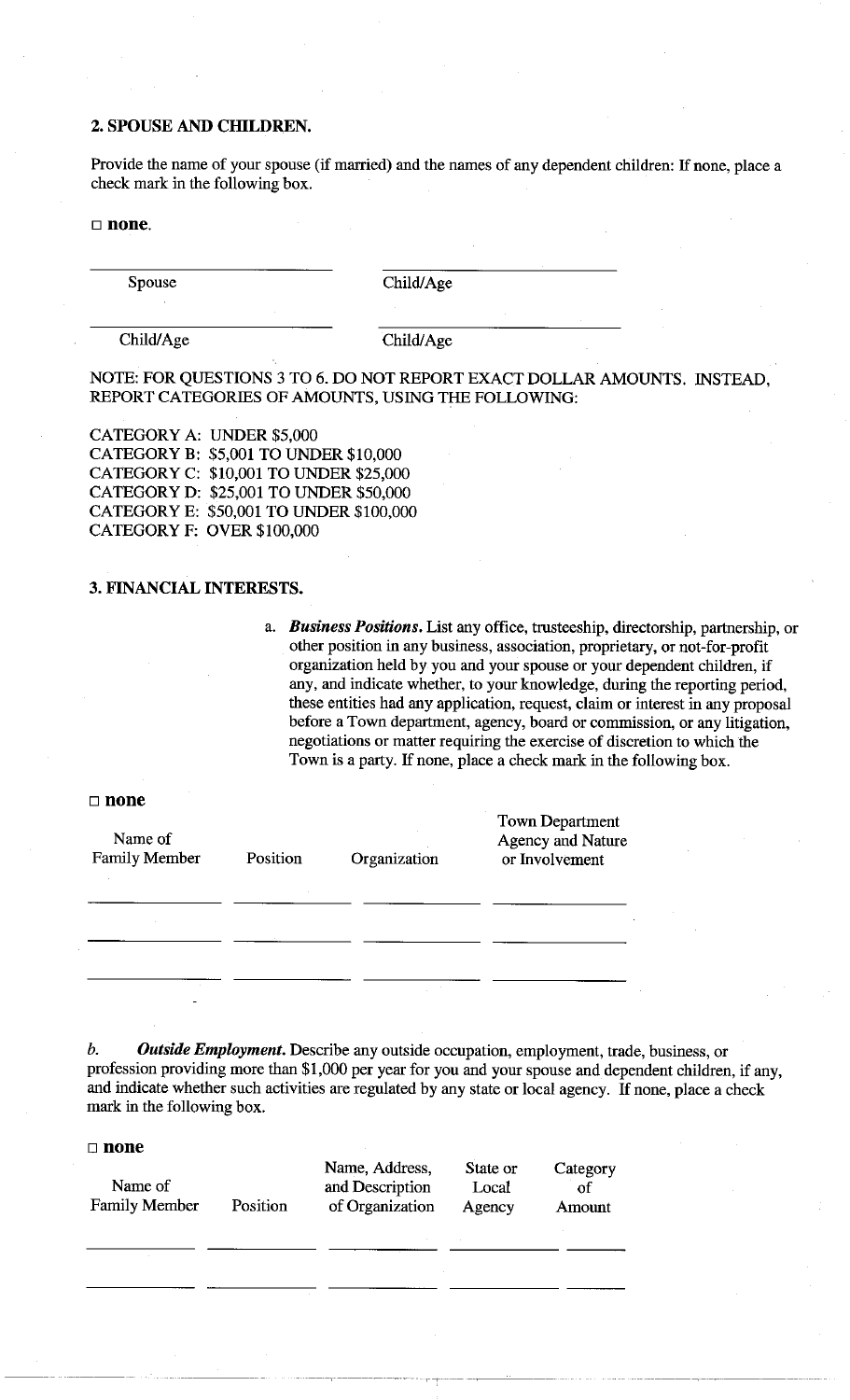*c. Clients and Customers Doing Business with the Town.* Identify any client or customer: (i) from which you know that you, your outside employer, firm, limited liability company, partnership, association, or corporation **in** which you are the owner of more than five percent of the outstanding shares of corporate stock, derived income in excess of five thousand dollars (\$5,000), and (ii) that you know, during the reporting period, had any application, request, claim or interest in any proposal before a Town department, agency, board or commission, or any litigation, negotiations or matter requiring the exercise of discretion to which the Town is a party.

Do not identify any client or customer that received medical, pharmaceutical or dental services, or mental health services.

Do not identify any client or customer that received residential real estate services, other than services rendered in connection with a land use application.

Do not identify any client or customer represented in connection with an investigation or prosecution by law enforcement authorities, bankruptcy, family court, estate planning, or domestic relations matters.

Do not identify any client or customer represented pursuant to an insurance policy, but identify the source of compensation paid to you or the firm.

Do not disclose information prohibited from disclosure by federal or state law, such as information governed by the Family Court Act or the identity of any minor client or customer.

You may seek an exemption from the Board of Ethics in connection with the disclosure of identifying client or customer information.

If none, place a check mark in the following box.

□ **none** 

| Client or<br>Customer | <b>Town Application</b><br>Claim, Request<br>or Proposal | Amount of<br>Income by<br>Category |
|-----------------------|----------------------------------------------------------|------------------------------------|
| $\sim$                |                                                          |                                    |
| $\sim$ 100 $\pm$      |                                                          |                                    |
|                       |                                                          |                                    |
|                       |                                                          |                                    |

d. *Future Employment.* Describe any contract, promise, or other agreement between you and anyone else with respect to your employment after leaving your Town office or position. If none, place a check mark in the following box.

□ **none** 

*e. Past Employment.* Identify the source and nature of any income in excess of \$1,000 per year from any prior employer, including deferred income, contributions to a pension or retirement fund, profit sharing plan, severance pay, or payments under a buy-out agreement. If none, place a check mark in the following box.

--------,---,------ --~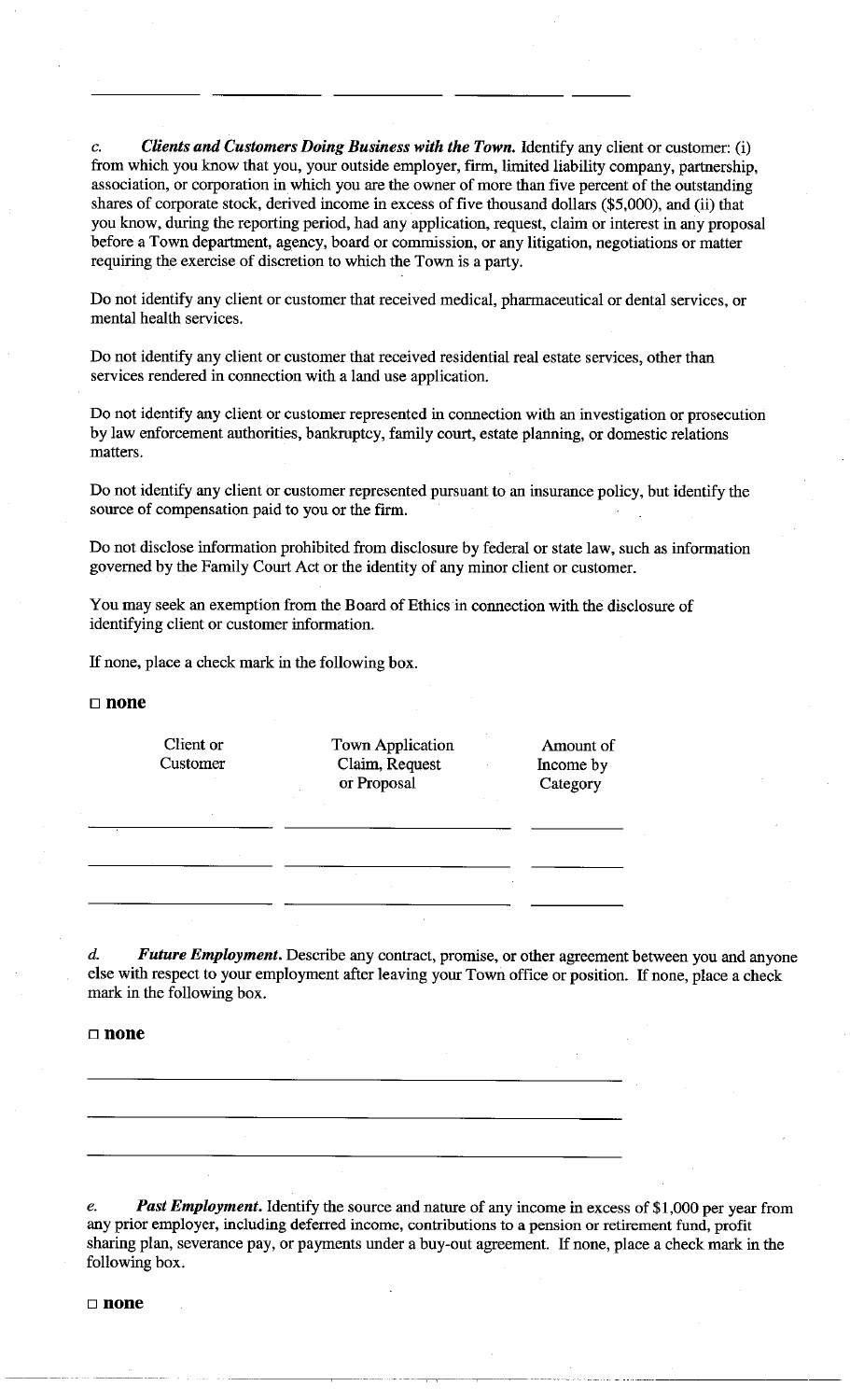| Name and Address<br>of Income Source | Description of Income<br>(i.e., pension, deferred, etc.) | Category of<br>Amount |
|--------------------------------------|----------------------------------------------------------|-----------------------|
|                                      |                                                          |                       |
|                                      |                                                          |                       |
|                                      |                                                          |                       |

*f Investments.* Itemize and describe all investments of you, your spouse, and your dependent children, if any, which have a value in excess of \$5,000, or that constitute five percent or more of the debt or equity of any business, limited liability company, partnership, association, or corporation. Include stocks, bonds, loans, pledged collateral, and other investments. Publicly traded corporate stock may be reported in the aggregate. List the location of all real estate within the Town of Hempstead or within five hundred feet of a boundary of the Town, in which you, your spouse, or your dependent children, if any, have an interest, regardless of its value. If none, place a check mark in the following box.

#### □ **none**

| Name of<br>Member | Name and Address of Description Category<br>Business or Real Estate of Investment of Amount | Family |
|-------------------|---------------------------------------------------------------------------------------------|--------|
| <b>Contractor</b> |                                                                                             |        |
|                   |                                                                                             |        |
|                   |                                                                                             |        |

Trusts. Identify each interest of you, your spouse, and your dependent children in a trust or estate or similar beneficial interest in any assets in excess of \$2,000. Do not list IRS eligible retirement plans or interests in an estate or trust of a spouse, child, stepchild, dependent, parent, stepparent, sibling or stepsibling. If none, place a check mark in the following box.

## □ **none**

| Name of<br><b>Family Member</b> | Trustee/Executor | Description<br>Trust/Estate | Category of<br>Amount |
|---------------------------------|------------------|-----------------------------|-----------------------|
|                                 |                  |                             |                       |
|                                 |                  |                             |                       |
|                                 |                  |                             |                       |

*h. Other Income.* Identify the source and nature of any other income in excess of \$1,000 per year from any source not described above, including fiduciary positions, teaching income, lecture fees, consultant fees, contractual income, rents or other income of any nature, or you, your spouse and your dependent children, if any. Income from real estate rents derived from real property located in the Town of Hempstead, or within five hundred feet of a boundary of the Town should be identified by the property address. Do not list maintenance, alimony or child support. If none, place a check mark in the following box.

| Name of<br><b>Family Member</b> | Name and Address<br>of Income Source | Nature of Income | Category<br>of Amount |
|---------------------------------|--------------------------------------|------------------|-----------------------|
|                                 |                                      |                  |                       |
|                                 |                                      |                  |                       |
|                                 | ×.                                   |                  |                       |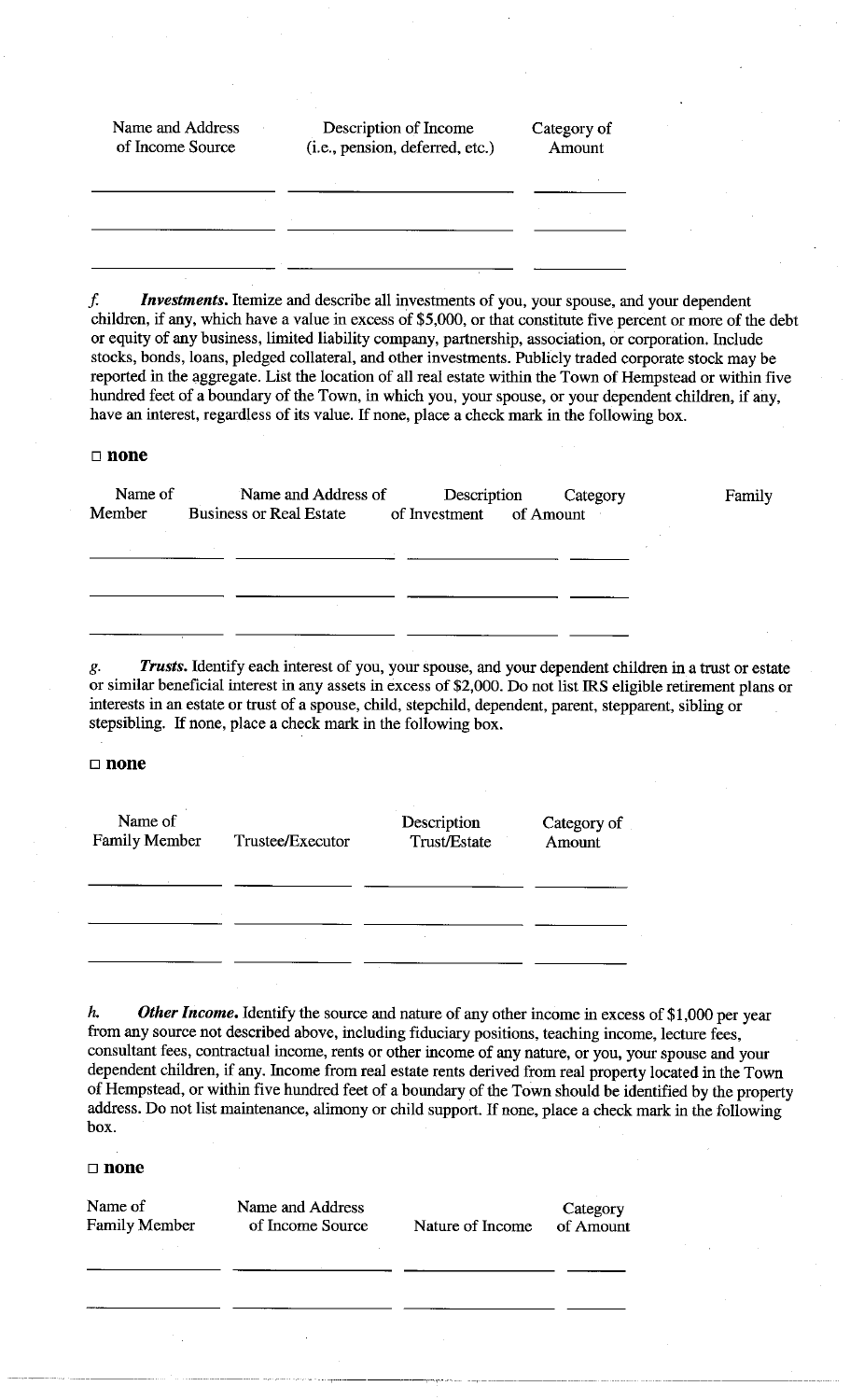### **4. GIFTS AND HONORARIUMS.**

List the source of all gifts aggregating in excess of \$250 received during the last year by you, your spouse or dependent child, excluding gifts from a Relative. The term "gifts" includes gifts of cash, property, personal items, payments to third parties on your behalf, forgiveness of debt, honorariums, and any other payments that are not reportable as income. If none, place a check mark in the following box.

| none<br>П<br>Name of Family Member | and the control of<br>Name and Address of Donor | Category of<br>Amount |
|------------------------------------|-------------------------------------------------|-----------------------|
|                                    |                                                 |                       |
|                                    |                                                 |                       |

# **5. THIRD-PARTY REIMBURSEMENTS.**

Identify and describe the source of any third-party reimbursement for travel-related expenditures in excess of \$250 for any matter that relates to your official duties. The term "reimbursement" includes any travelrelated expenses provided by anyone other than the Town of Hempstead for speaking engagements, conferences, or fact-finding events that relate to your official duties. If none, place a check mark in the following box.

#### □ **none**

| the company of the<br>All Corp.<br>$\sim$<br>Source | Description<br>$\sim$<br>$\sim 10^{-1}$ | Category<br>of Amount |
|-----------------------------------------------------|-----------------------------------------|-----------------------|
|                                                     | <b>Contractor</b>                       |                       |
|                                                     |                                         | $\sim$                |
| <b>Service</b>                                      |                                         |                       |

## **6.DEBTS.**

Describe all debts of you, your spouse, and your dependent children in excess of \$5,000. Do not list any obligation to pay maintenance, alimony or child support. Do not list credit card debt or any loan issued in the ordinary course of business by a financial institution to finance educational costs, the cost of home purchase or improvements for a primary or secondary residence, or purchase of a personally owned motor vehicle, household furniture or appliances. If none, place a check mark in the following box.

 $\Box$  none

| Name of Family Member | Name and Address of Creditor | Category of<br>Amount |  |
|-----------------------|------------------------------|-----------------------|--|
|                       |                              |                       |  |
| $\sim$ $\sim$         | $\sim$                       |                       |  |
|                       |                              |                       |  |

# **7. INTEREST IN CONTRACTS.**

Describe any interest of you, your spouse, or your dependent children in any contract involving the Town of Hempstead or any municipality located within the Town. If none, place a check mark in the following box.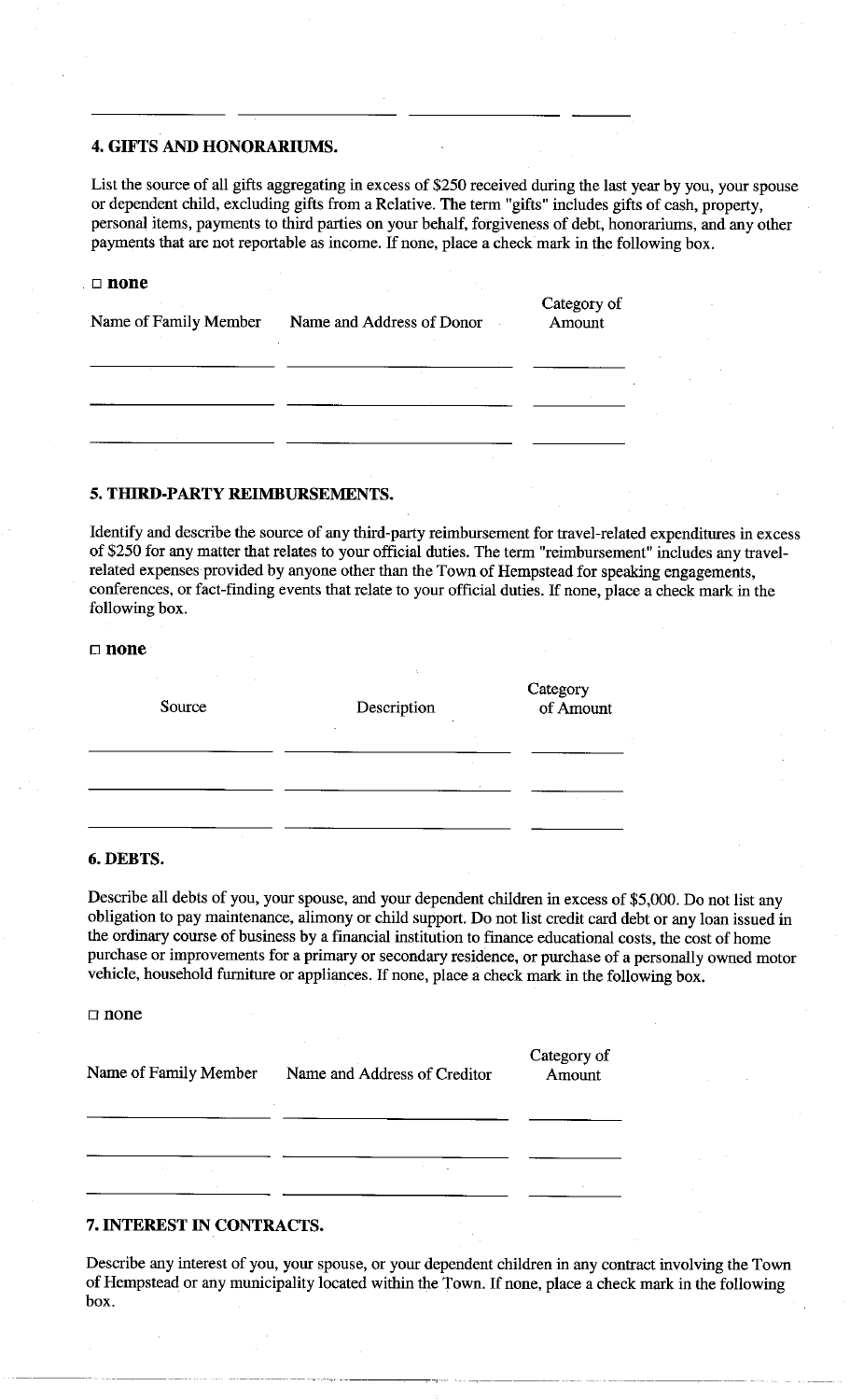□ **none** 

| Name of Family Member | <b>Contract Description</b> |  |  |
|-----------------------|-----------------------------|--|--|
|                       |                             |  |  |
|                       |                             |  |  |
|                       | $\sim$                      |  |  |
|                       | . н.                        |  |  |

# **8. POLITICAL PARTIES.**

List any position you held within the last five years as an officer of any political party, political committee, or political organization. The term "political organization" includes any independent body or any organization that is affiliated with or a subsidiary of a political party. If none, place a check mark in the following box.

## □ **none**

**8. DISCLOSURE BY LICENSED PROFESSIONALS AND LOBBYISTS.** 

a. If you were licensed to practice law, worked as a licensed real estate broker or agent, practiced a profession licensed by the New York State Education Department, or worked as a member or employee of a firm required by law to register as a lobbyist, give a general description of the principal subject areas of matters that you handled during the reporting period, the compensated services that you performed, and whether you personally provided services directly to clients. If none, place a check mark in the following box.

-- -------------

| $\Box$ none |        |    |  |
|-------------|--------|----|--|
|             |        |    |  |
|             | $\sim$ |    |  |
|             |        |    |  |
|             |        | ٠. |  |
|             |        |    |  |

b. If you were licensed to practice law, worked as a licensed real estate broker or agent, practiced a profession licensed by the New York State Education Department, or worked as a member or employee of a firm required by law to register as a lobbyist, and are a partner or shareholder in the firm or corporation that engaged in such activities, give a general description of the principal subject areas of matters that the firm or corporation handled during the reporting period. If none, place a check mark in the following box.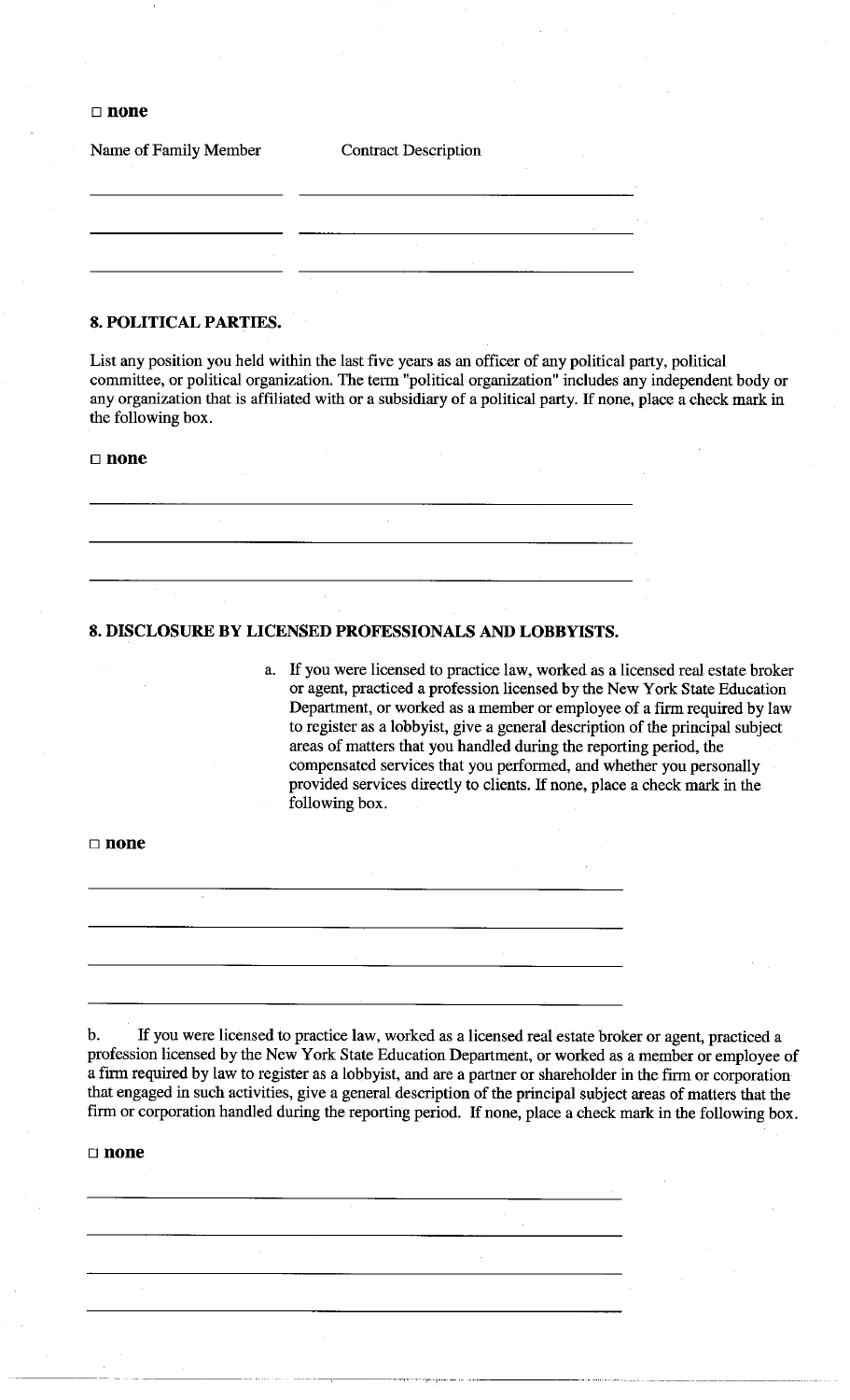I have received and read a copy of the Town of Hempstead Code of Ethics.

Signature Date

**DO YOU HAVE QUESTIONS ABOUT THE CODE OF ETHICS?** For a confidential advisory opinion, contact the Board of Ethics at the following address, or as provided on the Town's web site:

# SECRETARY TO BOARD OF ETHICS **TOWN HALL** 1 Washington Street, 3rd Floor Hempstead, NY 11550 Telephone:

email:

## § **3. Severability.**

If any clause, sentence, paragraph, subdivision, Section or other part of this local law shall for any reason be adjudged by any court of competent jurisdiction to be unconstitutional or otherwise invalid, such judgment shall not affect, impair or invalidate the remainder of this local law, and it shall be construed to have been the legislative intent to enact this local law without such unconstitutional or invalid parts therein.

#### § **4. Effective Date.**

This Chapter shall take effect immediately upon filing in the Office of the Secretary of State of New York.

I, **Sylvia A. Cabana, Town Clerk of the Town of Hempstead, do hereby certify that the foregoing is a true and correct transcript of the above local law enacted by Local Law No. 29- 2019 effective on** 

**IN TESTIMONY WHEREOF,** I **have hereunto set my hand and affixed the official seal of the Town of Hempstead on this day of** 

> **SYLVIA A. CABANA TOWN CLERK TOWN OF HEMPSTEAD, N.Y.**

**(SE AL)**